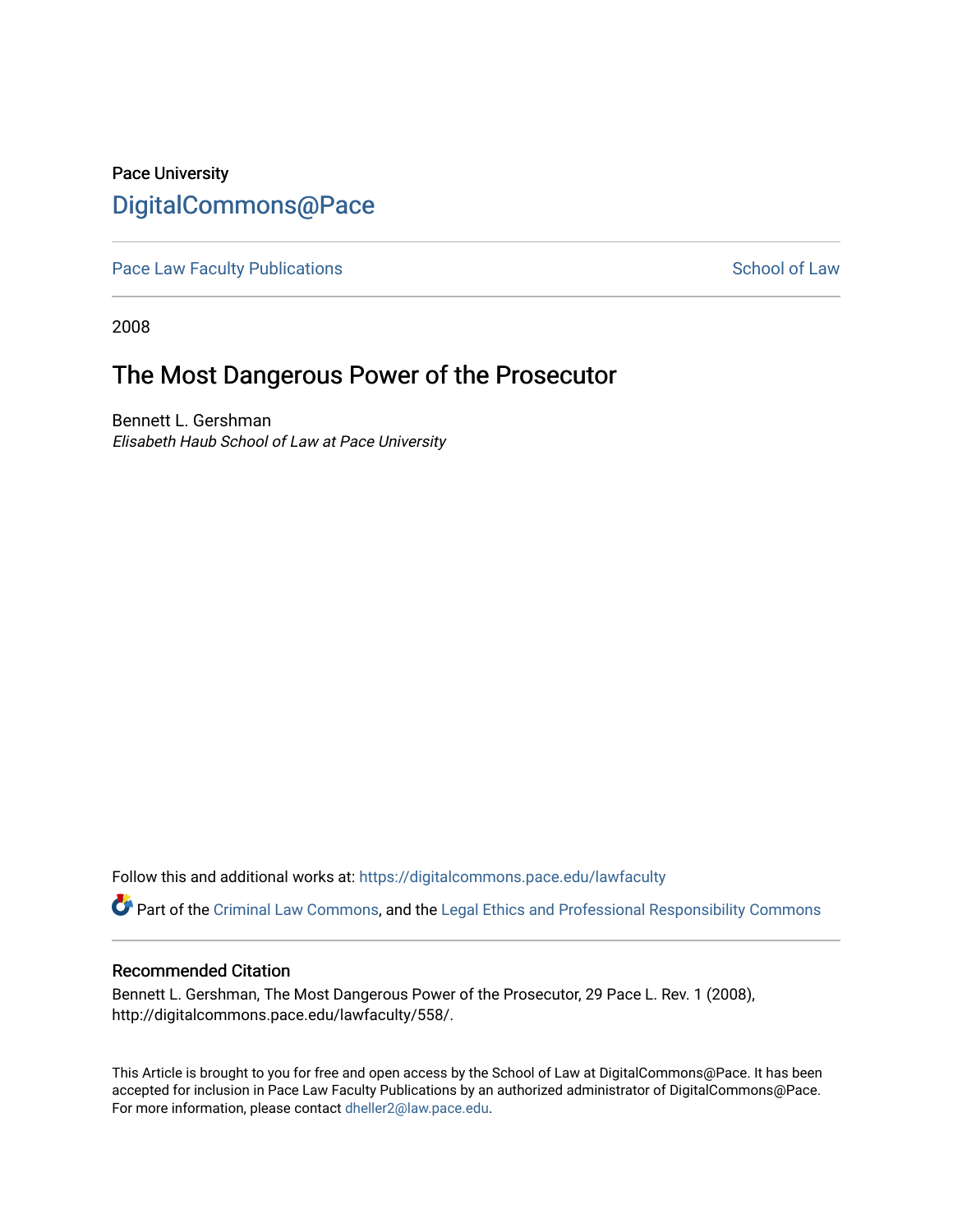## **PACE LAW REVIEW**

Volume 29

Fall 2008 Number 1

## **The James D. Hopkins Memorial Lecture Pace Law School, October 25, 2008**

## **The Most Dangerous Power of the Prosecutor**

## **Bennett L. Gershman\***

## 1. Introduction

#### A. *Judge James D. Hopkins*

This is the James D. Hopkins Memorial Lecture in honor of Judge Hopkins, who was the Dean of Pace Law School from 1982 to 1983 and earlier served with great distinction on the New York Appellate Division's Second Judicial Department. Judge Hopkins served on that court when I worked in the special prosecutor's office, and as head of the appeals bureau, I argued several cases in Judge Hopkins' court. One case stands out, the case of*Salvatore Nigrone v. Murtagh.!* It was an extensive undercover investigation. My office used informants, wiretaps, and a sham arrest to expose corrupt attempts to influence criminal cases." As a result, a grand jury indicted three judges and two lawyers for perjury before the grand jury.<sup>3</sup> On a motion

*2. ld.* at 514-15.

<sup>\*</sup> **Professor of Law and James D. Hopkins Chair, Pace University School of Law. B.A., Princeton University; J.D., New York University School of Law. I would like to thank Dean Michelle Simon for conferring on me the Hopkins Chair. I would also like to express much gratitude to my colleagues, Professors Michael Mushlin, Donald Doernberg, and Lissa Griffin, for their support and encouragement.**

<sup>1.</sup> 362 N.Y.S.2d 513 (App. Div. 1974).

*<sup>3.</sup> ld.* at 516.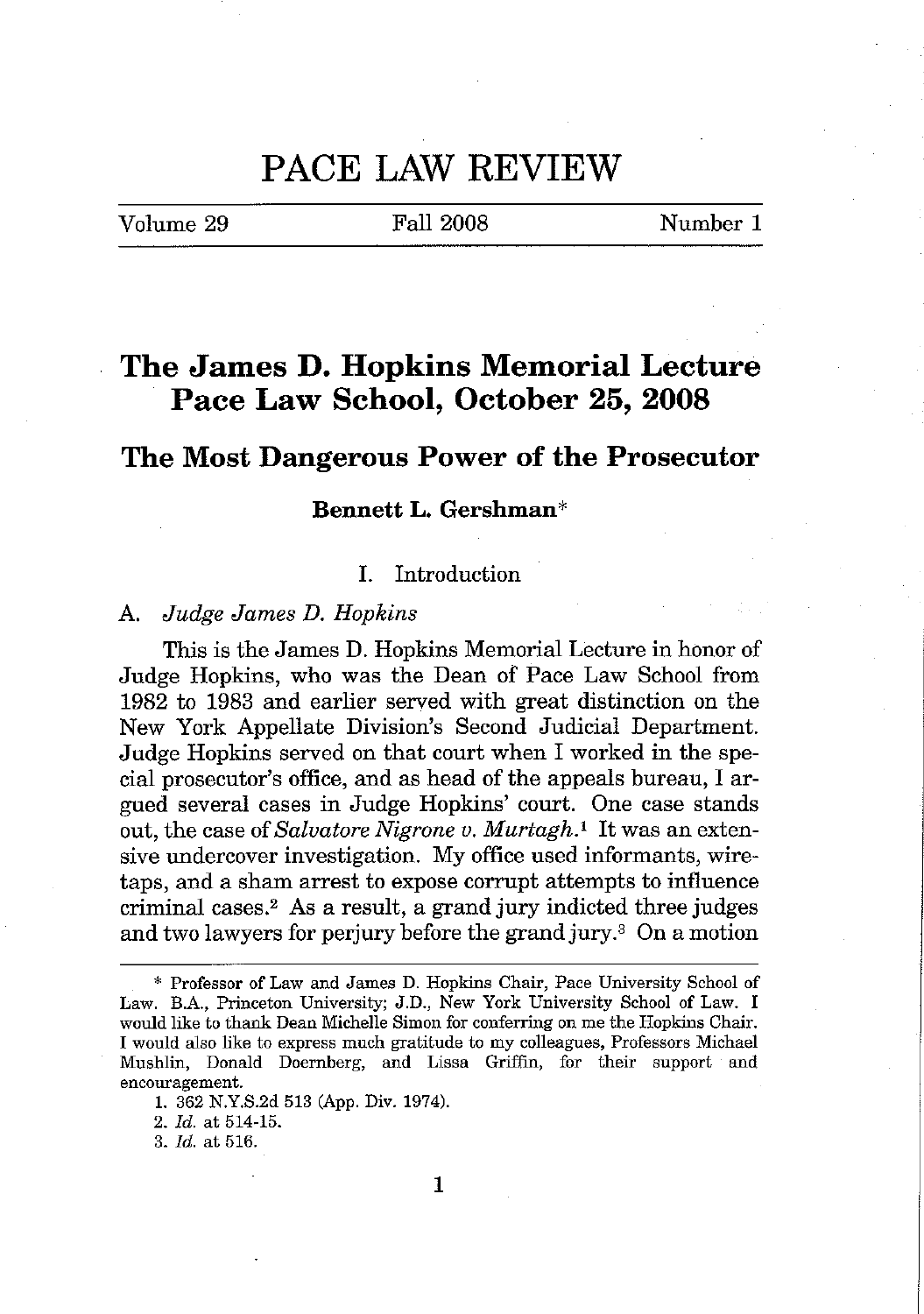## 2 *PACE LAW REVIEW* [Vol. 29:1]

to dismiss the indictments, the appellate division upheld the perjury charges but condemned my office's investigation as "in**tolerable," "illegal," "outrageous," "overzealous," "pernicious,"** and a "corruption and manipulation of the criminal justice system."4

After Judge Hopkins and I found ourselves together in the same law school, we talked about that case and about the justice system in which we both served in different ways. James Hopkins was a brilliant man, a sort of a renaissance scholar. I dedicated one of my early articles in the Yale Law Journal, about overzealous government conduct, to Judge Hopkins.<sup>5</sup> It was a tribute to his wisdom, encouragement, and inspiration; and I remember him as I deliver this lecture in his name.

### B. *Justice Robert Jackson*

Another judge stands out. He is a critical presence in this lecture, as well as in my career as a prosecutor and occasional critic of prosecutorial conduct and ethics. Robert H. Jackson was a lawyer from upstate New York—Jamesville, I believe who became an Associate Justice of the U.S. Supreme Court from 1941 to 1954. He never graduated from law school. He was probably the most able lawyer and writer ever to have served on the Supreme Court. He was responsible for some of the most famous opinions, ones that are familiar to every law *student-Michelson v. United States,<sup>6</sup> Wickard v. Filburn,<sup>7</sup> Hickman v. Taylor,S Youngstown Sheet* & *Tube Co. v. Sawyer,9 Korematsu v. United States,'O West Virginia State Board ofEducation v. Barnette."* He also invented several famous aphorisms, such as, ''We are not final because we are infallible, but we are infallible only because we are final;"<sup>12</sup> and that the con-

- 9. 343 U.S. 579 (1952) (concnrring opinion).
- 10. 323 U.s. 214 (1944) (dissenting opinion).
- 11. 319 U.s. 624 (1943).
- 12. Brown v. Allen, 344 U.S. 443, 540 (1953).

*<sup>4.</sup> Id.* at 516-17.

*<sup>5.</sup> See* **Bennett L.** Gershman~ *Abscam, the Judiciary, and the Ethics ofEntrapment,* 91 YALE L.J. 1565 (1982).

<sup>6.</sup> 335 U.s. 469 (1948).

<sup>7.</sup> 317 U.S. 111 (1942).

<sup>8.</sup> 329 U.S. 495 (1947) (concurring opinion).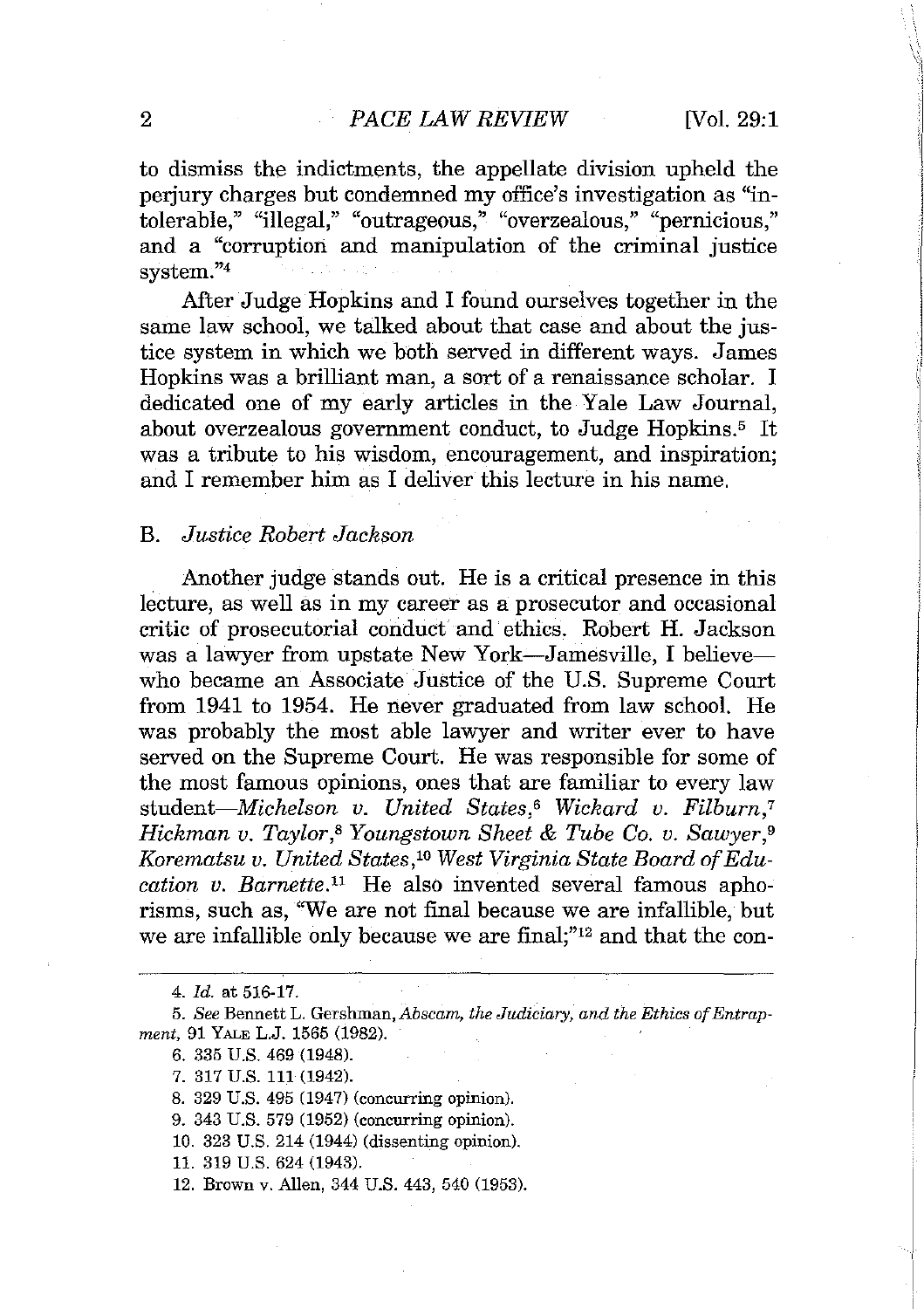### *2008] DANGEROUS POWER OF THE PROSECUTOR* 3

stitution is not a "suicide pact."13 However, he may be best remembered not for what he wrote on the Court, but for his courageous and controversial decision to leave the Supreme Court temporarily to serve as Chief Prosecutor in the Nuremberg War. Crimes Trials in 1945-46. His opening and closing arguments at those trials are said to be the finest courtroom oratory ever. It has also been said that Jackson virtually invented the modern law of war crimes and trials for war crimes.

#### C. *Justice Jackson's Speech and My Title*

As this lecture is about prosecutors, and, as you will learn momentarily, about federal prosecutors and recent federal criminal prosecutions, it is also noteworthy that Jackson, before he was appointed by President Franklin Delano Roosevelt to the Supreme Court, served as the Attorney General of the United States. In that capacity, Jackson gave a memorable speech in 1940 at the Second Annual Conference of United States Attorneys.I4 I've read that speech many times. As a young assistant district attorney in the Manhattan District Attorney's Office, I can remember the impact his speech had on me, and how his remarks helped shape my understanding and appreciation of the awesome role of a prosecutor in the legal system. A passage from that speech provides the title to my lecture.

#### II. Recent Prosecutorial Abuses

In preparing for this lecture, I reviewed some of my other lectures and writings over the past eight years. I wanted to see if the cases I will be discussing today were isolated events or part of a larger picture, to try to place the cases in some conceptual framework. I have concluded that these cases are not aberrations. They are not isolated deviations, disconnected from the legal and political abuses that have engulfed our nation these past eight years, particularly the abuses by the Executive Branch of our federal government, the erosion of the rule of law, and the threats to our civil liberties. There is a connection be-

<sup>13.</sup> Terminiello v. Chicago, 337 U.S. 1, 37 (1949).

*<sup>14.</sup> See* **Robert H. Jackson,** *The Federal Prosecutor,* **31 J. AM. INsT. CRIM. L. &** CRIMINOLOGV 3 (1940-1941).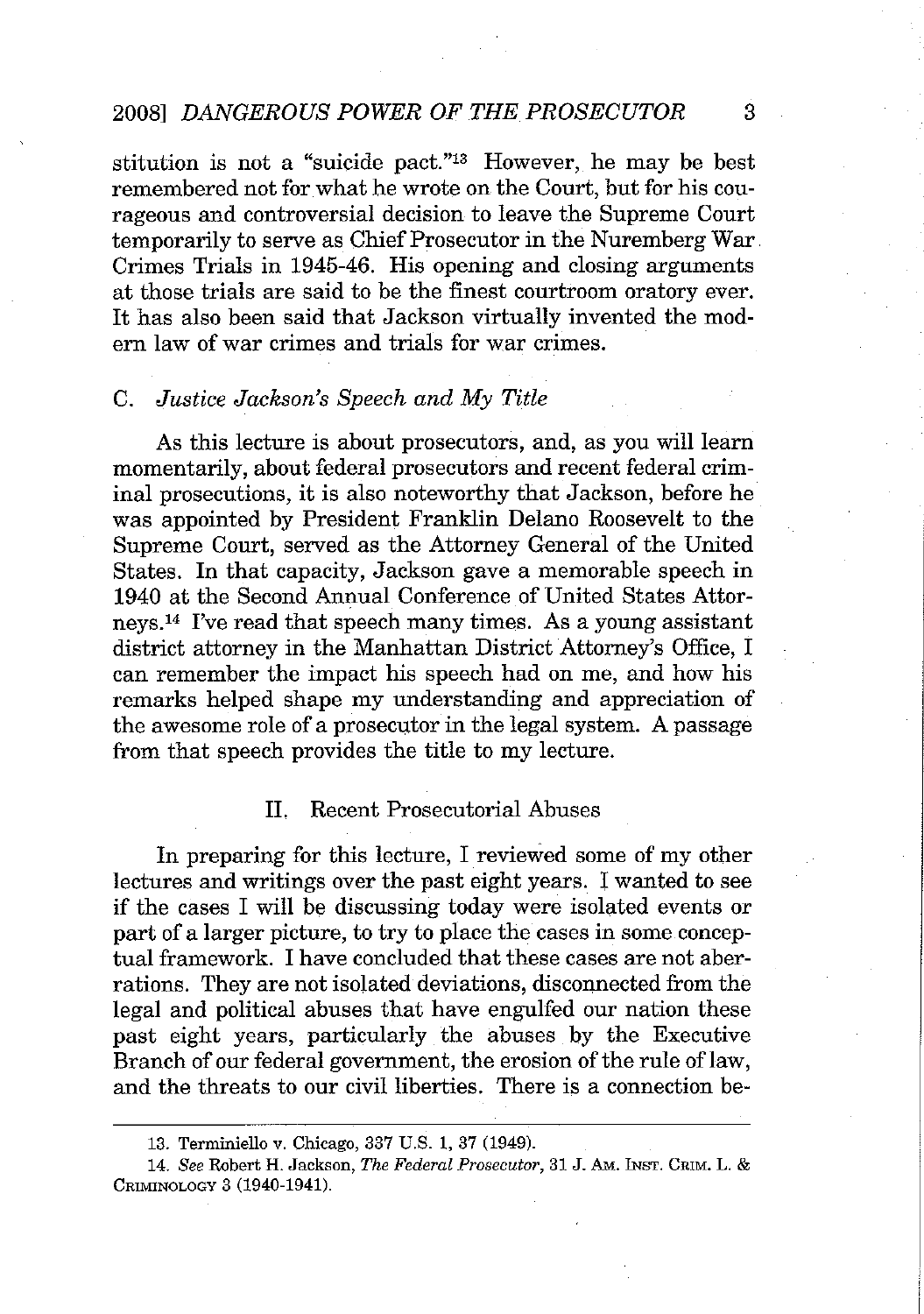tween these abuses and the specific topic I have assigned for my talk.

Here's the connection. The post-9/11 legal and political climate of hysteria, panic, and fear has allowed the Executive Branch to engage in the most odious and despicable conduct, where the highest and most powerful government officials believe and teach that anything goes and the truth doesn't matter, as long as you can get away with it. "Just trust me," they say. We are experiencing a dark period in our history in which the rule of law is cynically manipulated to serve the government's partisan and political interests, and moral and ethical norms of conduct are flaunted. In such a climate, is there any question that some prosecutors, whose moral code, aggressive law enforcement mentality, and political self-interest might be in sync with the Department of Justice and the White House, might get the message that they can prosecute as hard as they want, overreach as far as they are able, prosecute as dirty as they need to, and there is nothing to stop them-not Congress, not the courts, certainly not the Attorney General, the Justice Department or other high executive branch officials?

#### A. *What Kind of Climate am I Talking About?*

1. Recall the post-9/ll roundup and detention of immigrants. Some twelve hundred people were arrested, mostly foreigners with immigration problems, with wartime urgency and uncommon secrecy, on the pretextual charges of being "material witnesses." Seven hundred and sixty-two non-citizens were detained and abused physically and mentally.<sup>15</sup> Many were held for months in detention facilities without being told why they were being detained.'6 These people effectively "disappeared." Most were deported, and none were charged with terrorist crimes.'?

 2. Recall the abuses under the odious USA Patriot Act. These abuses are exemplified by "sneak and peek searches" that

*<sup>15.</sup> See* **OFFICE OF THE INSPECTOR GEN., U.S. DEP'T OF JUSTICE, THE SEPTEM-BER 11 DETAINEES: A REVIEW OF THE TREATMENT OF ALIENS HELD ON IMl\ilGRATION CHARGES IN CONNECTION WITH THE INVESTIGATION OF THE SEPTEMBER 11 ATIACKS 2** (April 2003), *available* at http://www.usdoj.gov/oig/special/0306/full.pdf.

*<sup>16.</sup> See id.* at 35-36, 195.

*<sup>17.</sup> See id.* at 1-2, 52, 70, 88, 104.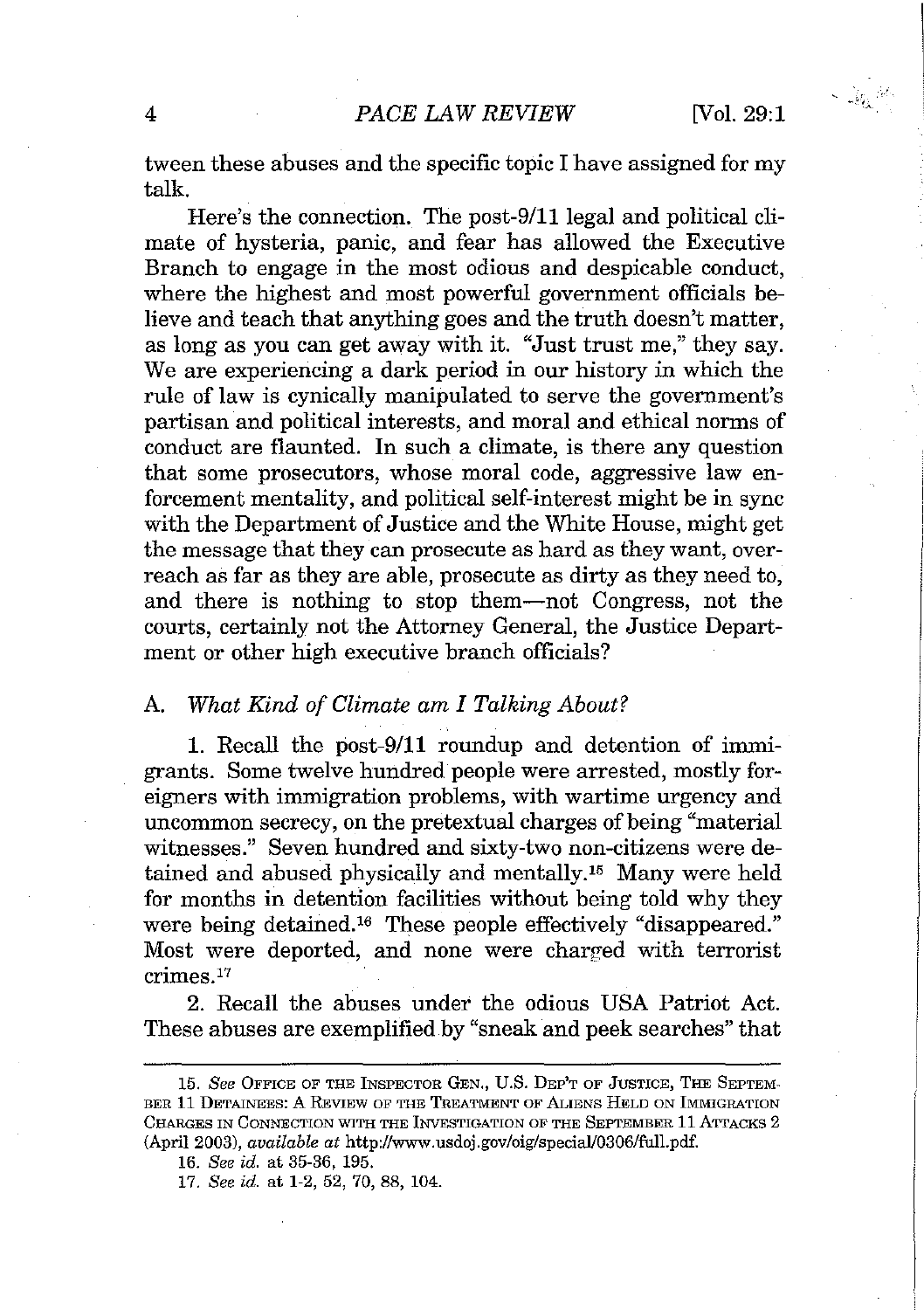$\label{eq:3.1} \mathcal{L}(\mathcal{E}) = \mathcal{E}(\mathcal{E})$ 

violate the privacy of our most sacred sanctuaries; FBI access to personal records without a warrant simply on the basis of a selfproclaimed need for the information, with virtually no requirement of factual support; and unregulated surveillance of religious, civic and political organizations. Several provisions have been declared unconstitutional (e.g., use of "national security letters," prohibition on recipients from disclosing the requests, dispensing with knowledge and intent requirements for serious felonies).<sup>18</sup>

3. Recall the horrible images from the Abu Ghraib prison. One commentator has described these images as some of the most despicable examples of "official American sadism."19

4. Recall the use of torture as a permissible method of interrogation, with not only the endorsement of the Justice Department, but the Orwellian definition of torture conjured up to justify its use.

5. Recall the transportation of suspects to foreign countries where, with our knowledge and consent, they were horribly tortured.

6. Recall the Guantanamo gulag. This is the notorious detention center where persons, including some  $U.S.$  citizens, denominated as "enemy combatants," were detained indefinitely-possibly forever-in unspeakably harsh conditions without access to courts, lawyers, or family, and without formal criminal charges or reliable evidence of wrongdoing.

7. Recall the Military Commission Act<sup>20</sup> abolishing habeas corpus and employing military tribunals to try enemy combatants on often secret and unreliable evidence.

S. Recall the use of warrantless electronic eavesdropping, endorsed by the Department of Justice.

9. Recall the intrusions into privileged communications between lawyers and their clients, endorsed by the Department of Justice.

10. Recall the widespread INS raids on undocumented aliens in the name of fighting terrorism, where husbands and

*<sup>18.</sup> See, e.g.,* **Humanitarian Law Project v. U. S. Dep't of Justice, 352 F.3d 382** (9th Cir. 2003); Doe v. Ashcroft, 334 F. Supp. 2d 471 (S.D.N.Y. 2004).

*<sup>19.</sup> See* **Anthony Lewis,** *Official American Sadism,* **N.Y. REV. OF BOOKS, Sept.** 25, 2008, *available at* http://www.nybaaks.com/articles/21794.

<sup>20.</sup> 10 U.s.C. §§ 948a-e (2006).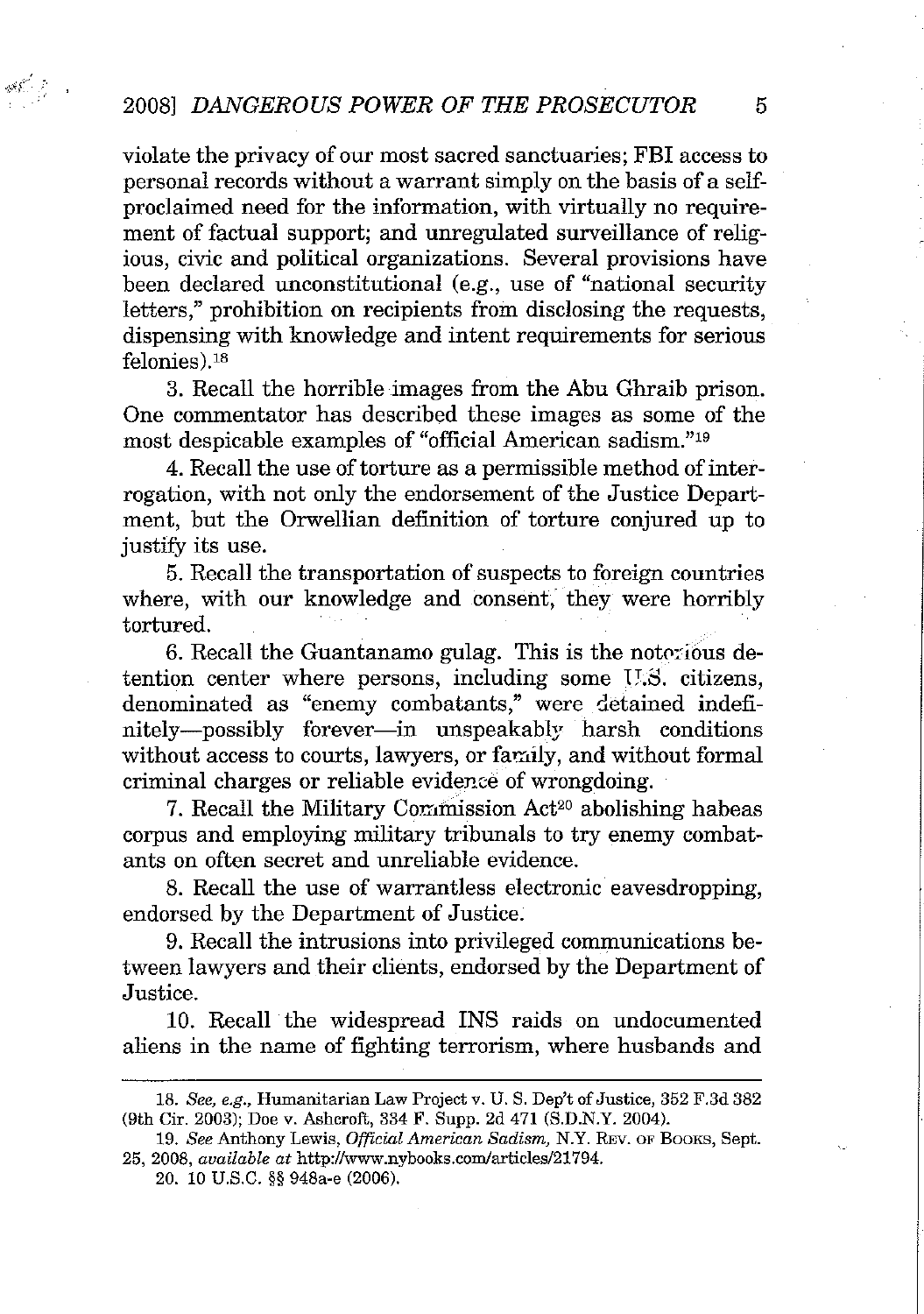wives, and parents and children were separated, without any demonstrable contribution to fighting terrorism.

But there is another, more direct and more insidious connection to the cases I will be discussing. The last eight years have seen what I will call the politicization of the rule of law. From the standpoint of some federal prosecutors, there is no one rule of law but rather one rule of law for Republicans and a different rule of law for Democrats.

#### B. *Consider the U.S. Attorney Firings*

The discharge of eight U.S. Attorneys in late 2006-referred to as the "U.S. Attorneys Scandal"<sup>21</sup>-involved allegations that the Department of Justice influenced-directed is a more apt word-U.S. Attorneys' Offices to follow President Bush's partisan political agenda by encouraging the inexorable pursuit of voting rights cases and government corruption cases against Democrats and discharging those U.S. Attorneys who resisted. The firings have been seen as proof of the Justice Department's eagerness to serve White House political interests in derogation of the Department's traditional commitment to the rule of law and the cause of justice.

Last week, a report by the Inspector General of the Justice Department concluded that "there was significant evidence that political partisan considerations were an important factor" in the U.S. attorney firings.<sup>22</sup> This report caused Attorney General Michael Mukasey to appoint a special prosecutor to investigate the scandal and determine whether certain individuals, including former Attorney General Alberto Gonzales, may have committed criminal acts in connection with the firings. Among the allegations to be investigated are claims that:

1. Carol Lam of San Diego was fired because she secured the conviction of Republican Congressman Randy Cunningham and was in hot pursuit of defense contractors with close ties to the administration. $23$ 

**<sup>21.</sup> Bruce A. Green & Fred C. Zacharias,** *"The U.S. Attorneys Scandal" and the Allocation of Prosecutorial Power,* 69 OHIO **ST. L.J. 187, 188 (2008).**

**<sup>22.</sup> OFFICE OF THE INSPECTOR GEN., U. S. DEP'T OF JUSTICE, AN INVESTIGATION INTO THE REMOVAL OF NINE U.S. ATTORNEYS IN 2006 (2008),** *available at* **http://** www.usdoj.gov/oig/special/s0809a/fmal.pdf.

*<sup>23.</sup> See id.* at 271.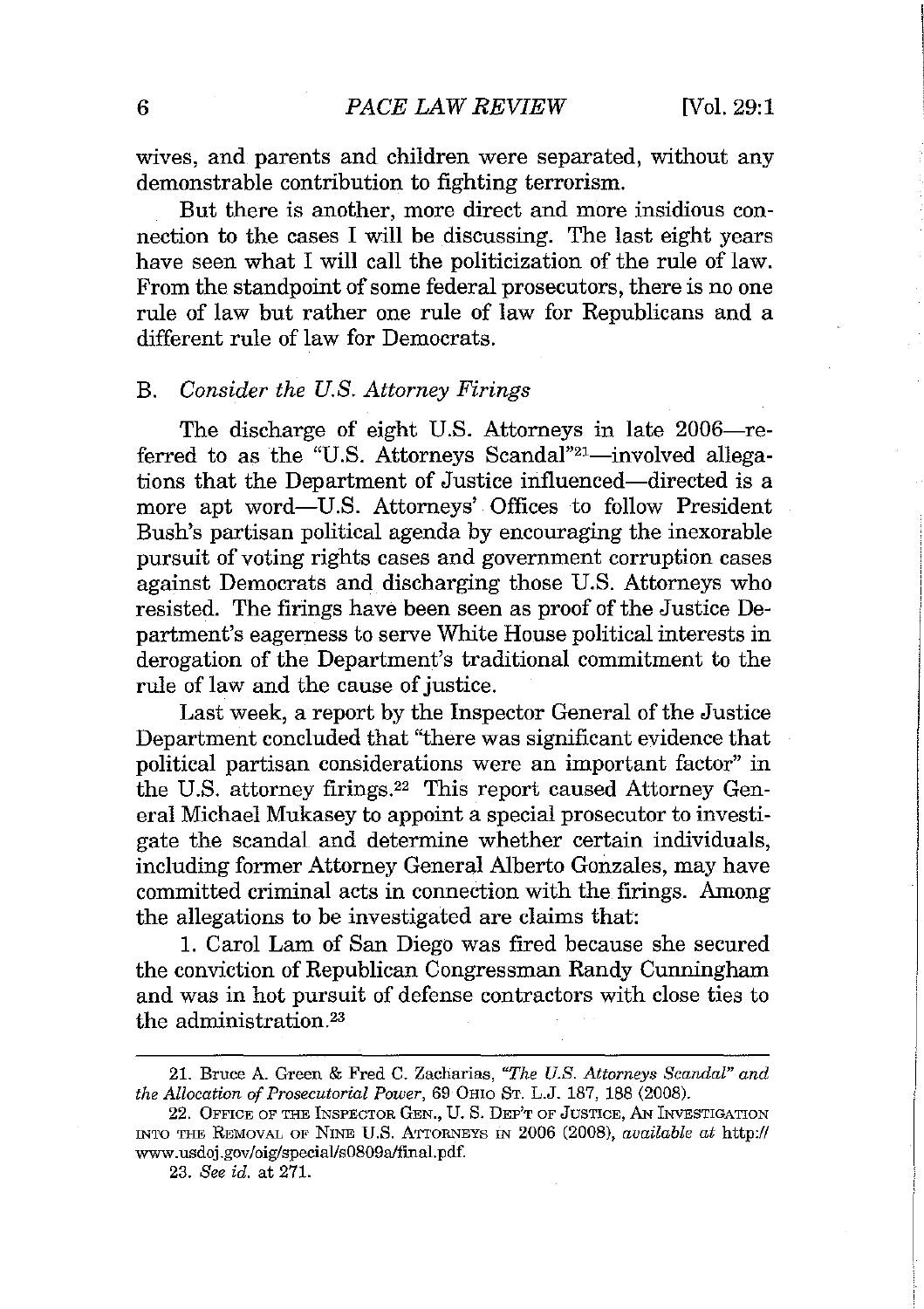2. Nevada prosecutor Daniel Bogden was fired for investigating a Republican governor. <sup>24</sup>

3. Arkansas prosecutor H.E. Cummins was fired for investigating the Republican governor of Missouri. <sup>25</sup>

4. Arizona prosecutor Paul Charlton was fired for failing to bring charges against Democratic Congressman Rick Renzi just before the November 2006 election.26

5. New Mexico prosecutor David Iglesias was fired because he would not succumb to Republican political pressure to bring charges against certain Democrats when he lacked sufficient proof of guilt.<sup>27</sup>

6. Lastly, New Jersey U.S Attorney Christopher Christy escaped being fired because he publicly investigated Democratic Senator Robert Menendez just before the New Jersey senatorial election, which Menendez narrowly won.<sup>28</sup>

In addition to the firing scandal, we have the hiring scandal, which further demonstrates the politicization of the rule of law and the Justice Department's utter contempt for government. There is no precedent in our history for how the Bush Administration systematically politicized the Justice Department throughout the bureaucracy. Two recent reports from the Inspector General conclude that there was a partisan litmus test for Justice Department hirings, in violation of federal civil service law as well as Justice Department guidelines.<sup>29</sup> Among the findings are the following:

*24. See id.* at 201.

*26. See id.* at 219.

*27. See id.* **at 149;** *see also* **David Iglesias,** *Why I Was Fired,* **N.Y. TIMES, Mar.** 21, 2007, at A21, *available at* http://www.nytimes.com/2007/03/21/opinion/ 21iglesias.html.

**28. Green & Zacharias, supra note 21, at 205 n.S5.**

**29. OFFICE OF THE INSPECTOR GEN., U.S. DEP'T OF JUSTICE, AN INVESTIGATION OF ALLEGATIONS OF POLITICIZED HIRING IN THE DEPARTMENT OF JUSTICE HONORS** PROGRAM AND SUMMER LAw INTERN PROGRAM 98-102 (2008), *available at* http:// **www.usdoj.gov/oig/special/s0806/final.pdf[hereinafter U.S. DEP'T OF JUSTICE, HON-ORS PROGRAM]; OFFICE OF THE INSPECTOR GEN., U.S.. DEP'T OF JUSTICE, AN INVESTI-GATION OF ALLEGATIONS OF POLITICIZED HIRING BY MONICA GOODLING AND OTHER STAFF IN THE OFFICE OF THE AITORNEY GENERAL 135-40 (2008),** *available at* **http:// www.usdoj.gov/oig/specialls0807/final.pdf [hereinafter U.S DEP'T OF JUSTICE, MONICA GOODLING].**

*<sup>25.</sup> See id.* at 115.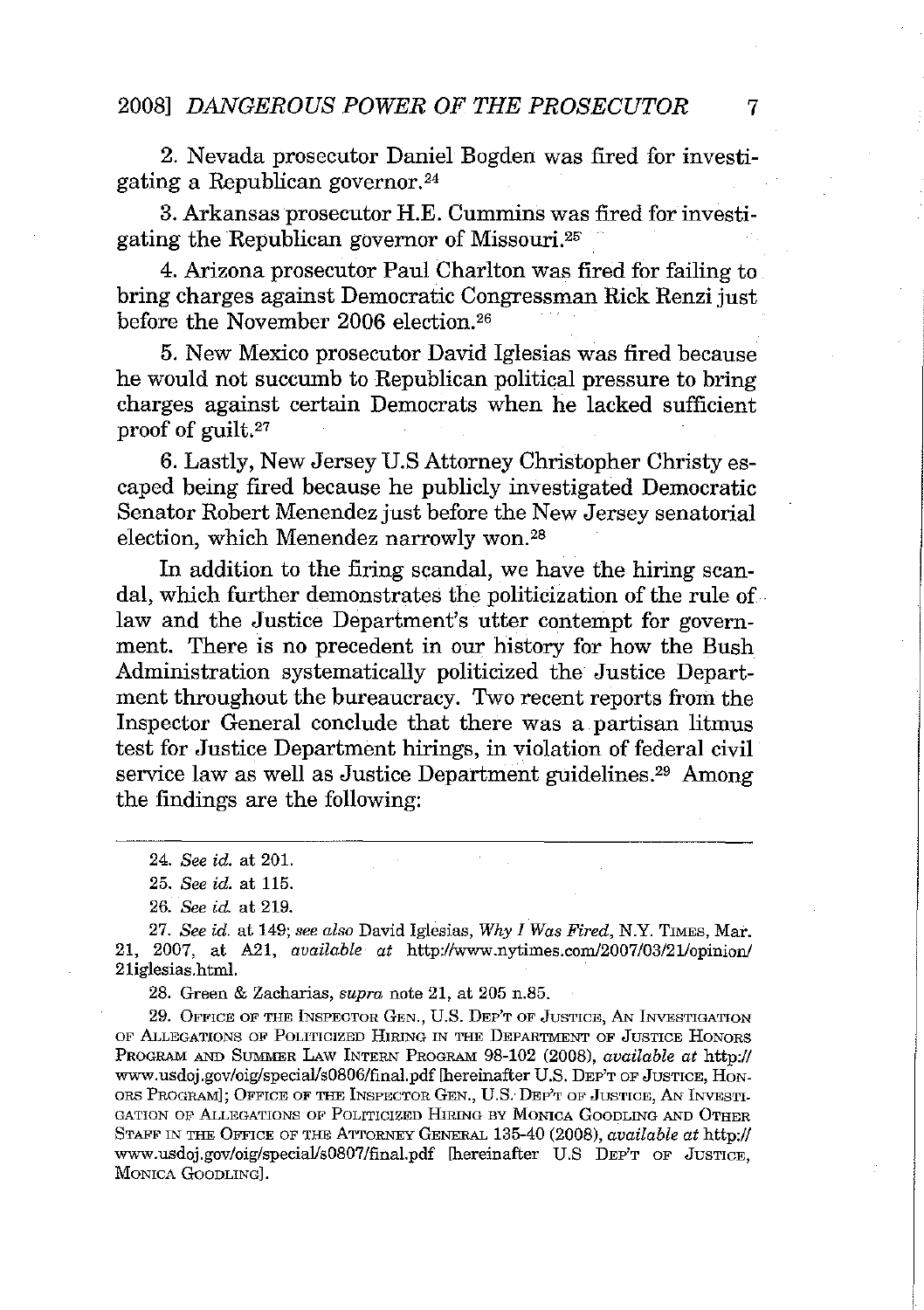1. Priority in hiring was given to persons who had loyally served the President-the so-called loyal "Bushies." Applicants were vetted aggressively. According to the Inspector General's Report, hiring decisions were "so irrational that they [were] motivated by politics ...."30

2. Applicants with Democratic affiliations were rejected at a substantially higher rate than those with Republican, conservative, or neutral credentials. For example, dozens of honors applicants with membership in the American Constitution Society were rejected, but virtually all applicants with ties to the Federalist Society were accepted.

3. As stated by the White house liaison to the Justice Department in an email message, "We pledge 7 slots within 40 days and 40 nights. Let the games begin!"31

4. When Bradley Schlozman, the U.S. Attorney in Kansas City, Missouri, wanted to hire a new prosecutor, the Justice Department's liaison with the White House, Monica Goodling, who had so much power and so little experience—and whom one commentator has characterized as an inexperienced punk-brazenly replied, "Tell Brad he can hire one more good American"32 (Goodling's code word for Republican).

5. Republican lawyers received high marks in their job interviews because they were found to be sufficiently conservative on the core issues of "god, guns  $+$  gays."<sup>33</sup> After an interview Goodling typically would write in her forwarding messages things like "pro-God" and "pro-marriage, anti-civil union."34

Goodling's political influence generated complaints from some U.8. Attorneys. She tried to prevent the hiring of a prosecutor in the U.S. Attorneys Office in Washington D.C., because she was concerned he was a "liberal democrat."35 In another case, Goodling actually blocked the appointment of a female prosecutor in Michigan because Goodling believed the woman was having a lesbian relationship.<sup>36</sup> Goodling's objections may

**<sup>30.</sup> U.S. DEP'T OF JUSTICE, HONORS PROGRAM,** *supra* **note 29, at 48.**

**<sup>31.</sup> U.S. DEP'T OF JUSTICE; MONICA GOODLING,** *supra* **note 29, at 94.**

*<sup>32.</sup> ld.* at 31.

*<sup>33.</sup> ld.* at *104.*

*<sup>34.</sup> ld.* at 38.

*<sup>35.</sup> ld.* at 135.

*<sup>36.</sup> ld.* at 128.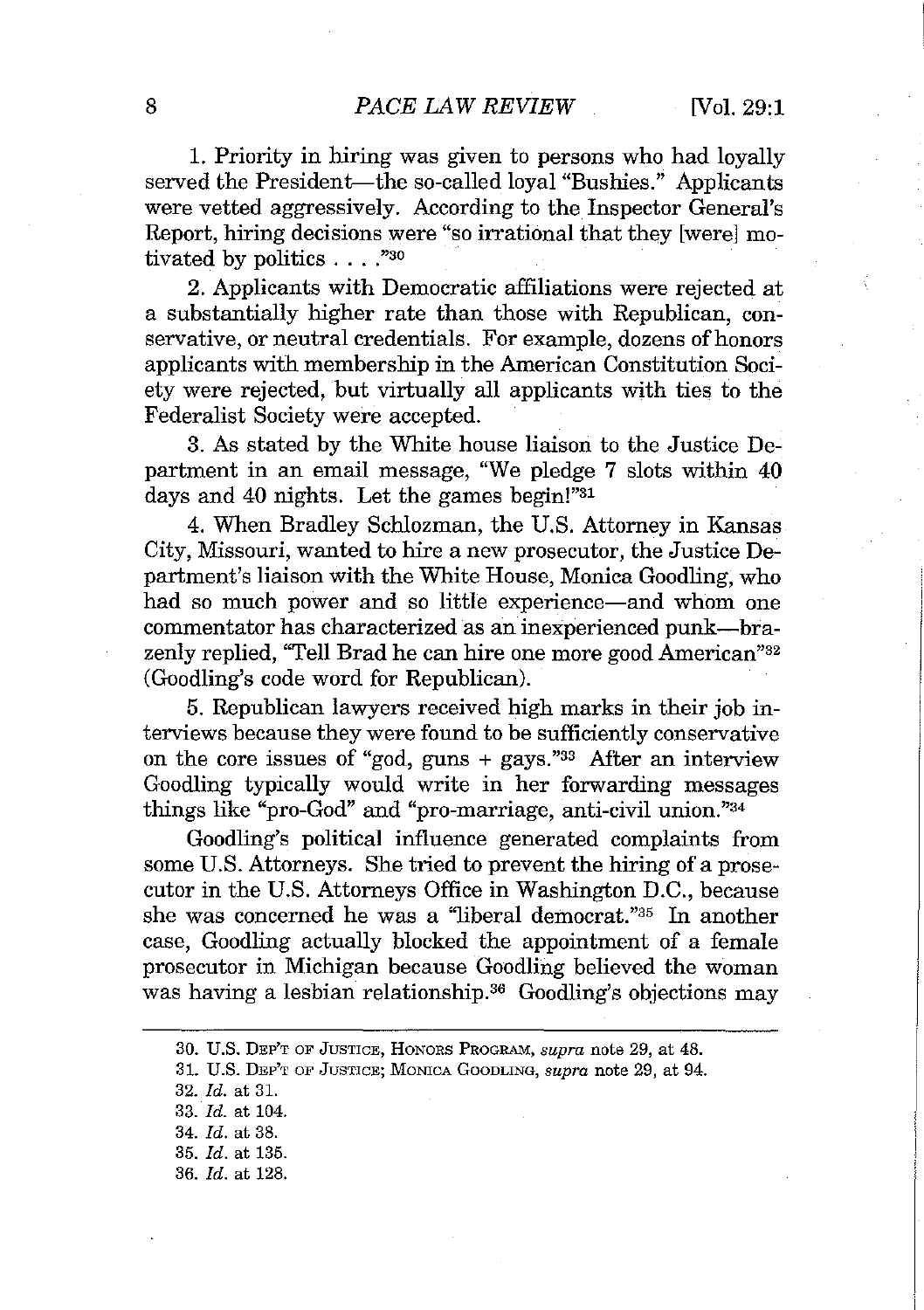now explain the dismissal of the U.S. Attorney—one of the U.S. Attorneys fired for reasons that have never been explained—in that office.

Given these occurrences, the cases that I am about to describe seem to be almost inevitable byproducts of this partisan and corrupt system.

## C. *Consider the Case of Georgia Thompson*

The prosecution of Georgia Thompson defies reason.<sup>37</sup> Thompson was a Wisconsin state procurement section chief and career civil servant. In 2006, she was convicted of misapplication of federal funds and mail fraud. <sup>38</sup> These convictions were based on charges that she improperly steered a large contract to a travel agency whose principals had donated to Wisconsin Democratic governor Jim Doyle's campaign.39

Last year, the Seventh Circuit overturned Thompson's conviction.40 The court found that no crime had been committed and that the prosecution's legal theory was "preposterous."41 The evidence used to charge Thompson was beyond thin.<sup>42</sup> Indeed, on the day of oral argument, the court issued a remarkable, and possibly unprecedented, order to the prosecutors to release Thompson from prison before the close of business that very day.43 An official in the Justice Department's Public Integrity section wrote an email message to a colleague asking, " $[H]$ ow in the heck did this case ever get brought?"<sup>44</sup>

As the Seventh Circuit observed in its decision declaring Thompson "innocent," $45$  (1) the travel agency had in fact submitted the lowest bid,  $46$  (2) "there [was] not so much as a whiff of a

*<sup>37.</sup> See* **H. COMIv::I. OF THE JUDICIARY, 110TH CONG., ALLEGATIONS OF SELECTIVE PROSECUTION: THE EROSION OF PuBLIC CONFIDENCE IN OUR FEDERAL CRIMINAL Jus-TICE SYSTEM 19-23 (Camm. Print 2007) [hereinafter H. COMM. OF THE JUDICIARY],** *available at* **http://judiciary.house.govlhearings/pdf/SelProsReport080417.pdf.**

*<sup>38.</sup> See* United States v. Thompson, 484 F.3d 877, 878 (7th Gir. 2007).

*<sup>39.</sup> ld.*

*<sup>40.</sup> ld.*

<sup>41.</sup> *ld.* at 883.

*<sup>42.</sup> See* **H. COM:M. OF THE JUDICIARY,** *supra* **note 37, at 25.**

<sup>43.</sup> United States v. Thompson, 484 F.3d 877 (7th Cir. 2007) (No.06-3676) (or**der releasing Thompson, Apr. 5, 2007).**

**<sup>44.</sup> H. COMM. OF THE JUDICIARY,** *supra* **note 37, at 20.**

*<sup>45.</sup> Thompson,* 484 F.3d at 878.

*<sup>46.</sup> ld.*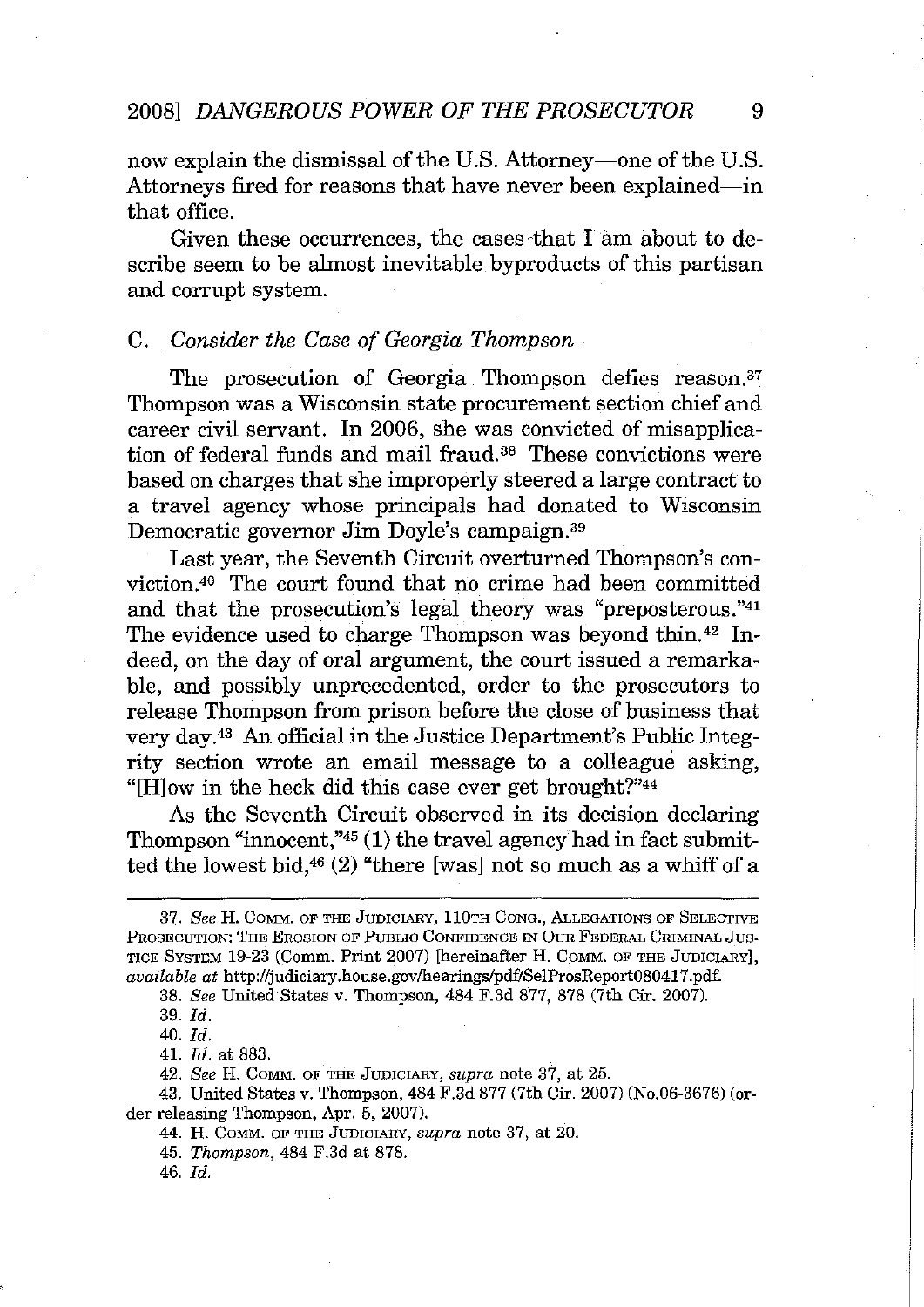kickback or any similar impropriety,"<sup>47</sup> and (3) there was no evidence or even a contention by the prosecution that Thompson either knew or cared about the winning bidder's contributions.<sup>48</sup> Although Thompson told other members of the bid-evaluation committee that the winning bidder had to be selected for "political reasons,"·9 the Seventh Circuit observed that not all political reasons are wrongful. Such a comment could have meant that awarding a contract to the cheapest bidder was good politics because it showed fiscal responsibility-a political but not a wrongful reason.<sup>50</sup> Or Thompson may have meant that the bid should go to a Wisconsin company-a good political reason but hardly an unlawful one.<sup>51</sup>

But note how important the Thompson prosecution was to Wisconsin Republicans. The prosecution became a powerful political weapon for Doyle's Republican opponent. Remember, he was trying to unseat an incumbent Democratic governor. Sure enough, given the timing of the prosecution-the summer before the election-the Republicans spent millions of dollars running a barrage of attack ads tying Thompson's corruption to Governor Doyle.

During its investigation into political profiling by the Bush Justice Department, the Judiciary Committee discovered several unusual facts about the Thompson investigation. First, the name of the U.S. Attorney who prosecuted Thompson-Steven Biskupic-appeared on a March 2005 list of U.S. Attorneys to be considered for firing that was compiled by Kyle Sampson.52 Sampson was the chief-of-staff to Attorney General Alberto Gonzales just before the Thompson investigation took off. It appears that Biskupic was targeted for firing because of Karl Rove's concern about Biskupic's dismal record in bringing "vote fraud" cases against Democrats.<sup>53</sup> Documents show that Rove personally reviewed Biskupic's performance on such cases and noted on a document discussing alleged vote-fraud activity in

*47. ld.* at 879. *48. ld. 49. ld.* at 878. *50. ld.* at 879·80. 51. *ld.* at 880. **52. H. COMM. OF THE JUDICIARY,** *supra* **note 37, at 21.** *53. ld.*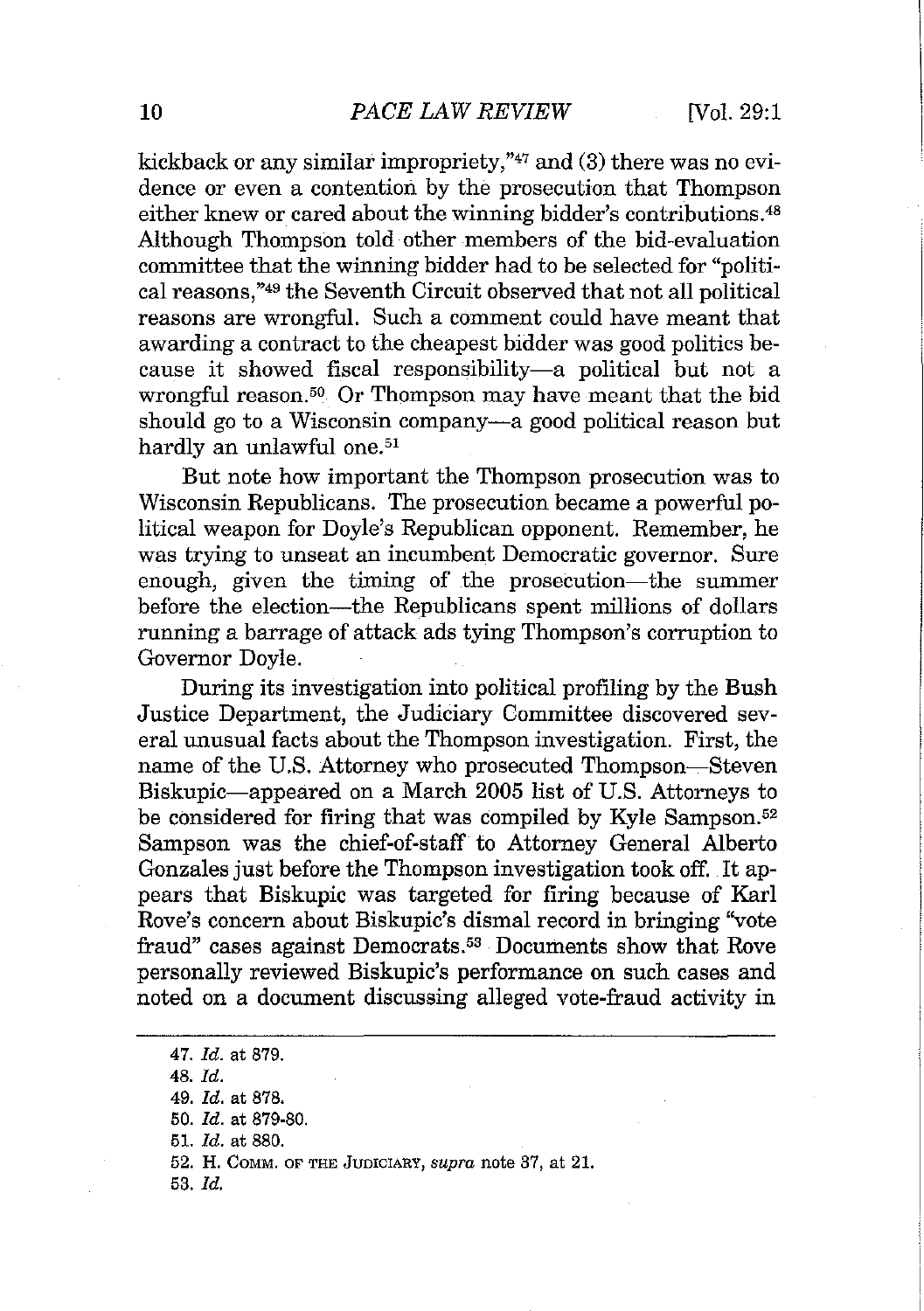Biskupic's district, "Discuss w/Harriet."<sup>54</sup> (Harriet, of course, is Harriet Miers, counsel to Bush). In January 2006, the same month that Biskupic indicted Thompson, Kyle Sampson created a new draft of the firing list with Biskupic's name now removed.55

## **D.** *Consider Next the Case of Don Siegelman*<sup>56</sup>

Don Siegelman was the most powerful Democrat in Alabama. He was governor of Alabama from 1998-2002, previously held many state offices, and was a major political force in the state. He lost his bid for re-election in 2002 to Republican Bob Riley by a few thousand votes and was expected to run again in 2006. Early polls indicated he would win a rematch against the Republican.

In May 2004, Siegelman was indicted by the U.S. Attorney for the Northern District of Alabama, Alice Martin, on conspiracy charges related to bid-rigging of state contracts. Those charges were dismissed after the prosecution failed to produce evidence to support the allegations. Several months later, a new indictment was brought by the U.S. Attorney for the Middle District of Alabama, Leura Canary.57 This new indictment charged Siegelman and Richard Scrushy, an Alabama businessman who had also been charged in the earlier dismissed bidrigging case, with bribery. According to the indictment, Scrushy had made a \$500,000 contribution to a state lottery campaign favored by Siegelman in exchange for his appointment by Siegelman to a state medical board.58

Trial was held in mid-2006. Mter eleven days of deliberations, with the jury twice reporting that it was deadlocked, Siegelman and Scrushy were acquitted of twenty-five of the thirtytwo counts submitted to the jury, but were convicted of the bribery charge.59 Siegelman was sentenced to seven years and four months in prison<sup>60</sup> (prosecutors had requested thirty years) and

*<sup>54.</sup> Id.*

*<sup>55.</sup> Id.*

 $56.$  *See* H. Comm. of the Judiciary,  $supra$  note 37, at 7-19.

*<sup>57.</sup> See* United States v. Siegelman, No. 2:05·cr.119, 2008 WL 45531, at \*1 (M.D. Ala. Jan. 2, 2008).

*<sup>58.</sup> Siegelman,* 2008 WL 45531, at \*1.

*<sup>59.</sup> Id.* at \*7.

*<sup>60.</sup> Id.*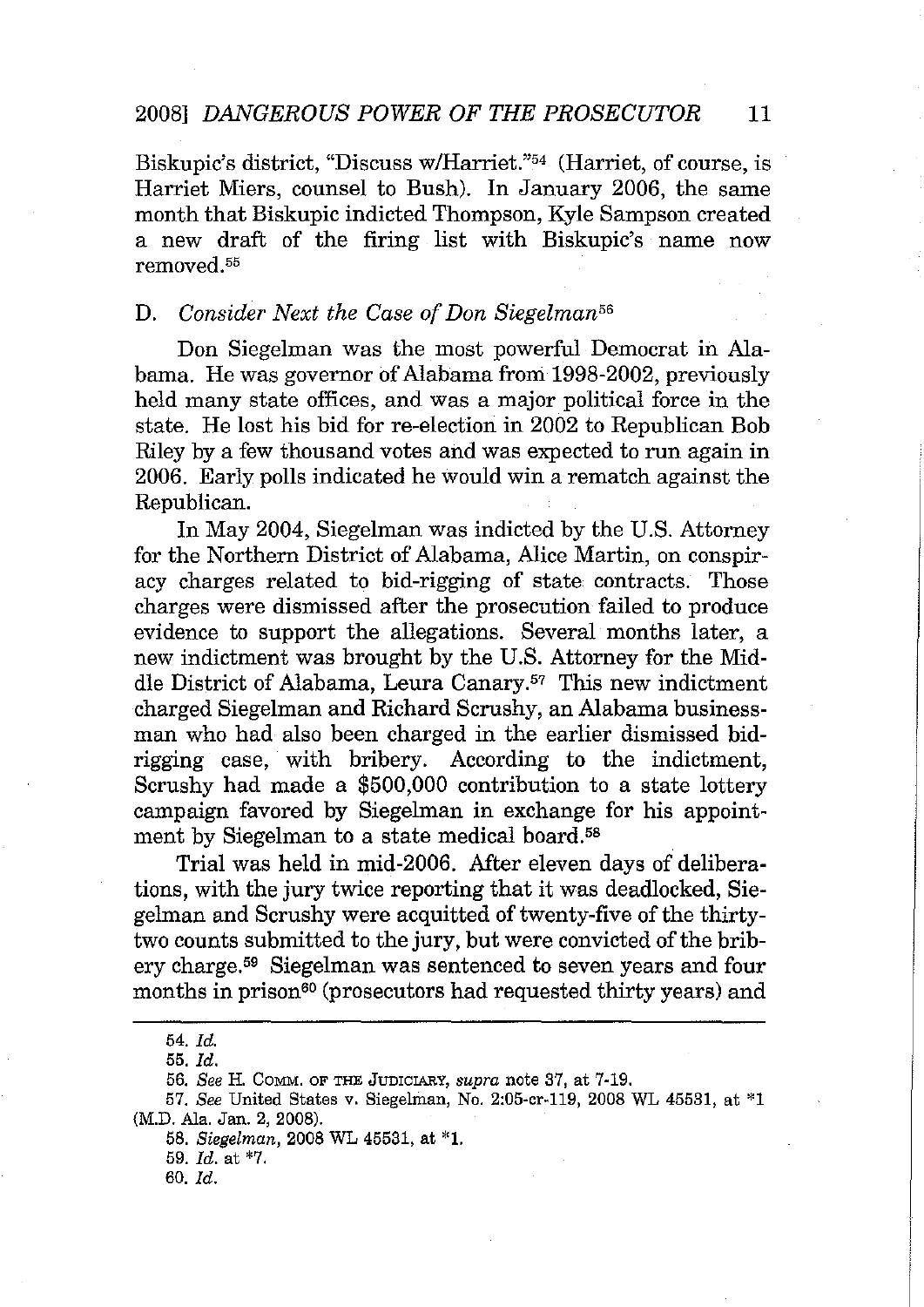Scrushy to six years and ten months.<sup>61</sup> The district judge denied Siegelman's motion to remain at liberty pending appeal.62 Last March, the Eleventh Circuit ordered Siegelman released from prison, stating that his appeal raised "substantial questions of law or fact likely to result in a reversal," one of the essential requirements for release pending appeal.<sup>63</sup> The appeal is scheduled to be argued later this month.

Serious allegations have been made that Siegelman was targeted for prosecution to further the interests of the Alabama Republican Party. Indeed, forty-four former state attorneys general, of both political parties, have petitioned the House Judiciary Committee to commence an inquiry into the Siegelman case.64 One of them, a former Republican state Attorney General, stated, "This was a Republican state and [Siegelman] was the one Democrat they could never get rid of."65

Did politics playa role in Siegelman's prosecution? In May 2007, a Republican attorney from Northern Alabama, Jill Simpson, swore in an affidavit that in November 2002, a prominent Alabama Republican operative, Bill Canary, told her that Karl Rove had contacted the Justice Department about bringing a prosecution against Don Siegelman. Canary, by the way, is married to the same U.S. Attorney for the Middle District of Alabama, Leura Canary, who, despite her recusal, appears to have been heavily involved in the Siegelman case. Simpson stated in her affidavit that Canary also told her that "his girls would take care of Siegelman." When Simpson asked Canary who "his girls" were, Canary replied they were his wife and Alice Martin, the U.S. Attorney for the Northern District of Alabama, the same prosecutor who had previously brought the charges against Siegelman that were dismissed.

64. H. COMM. OF THE JUDICIARY, *supra* note 37, at 8.

*65. Did Ex-Alabama Governor Get A Raw Deal?,* CBSNEWS.COM, Feb. 24, 2008, http://www.cbsnews.com/stories/2008/02/21/60minutes/main3859830.shtml (quoting Grant Woods, former (Republican) Attorney General of Arizona).

<sup>61.</sup> United States v. Scrushy, No. 2:05-cr-119, 2007 WL 3231788, at \*1 (M.D. Ala. Nov. 1, 2007).

*<sup>62.</sup> Siegelman,* 2008 WL 45531 at \*7.

<sup>63.</sup> United States v. Siegelman, No. 07-13163B (11th Cir. Mar. 27, 2008) (order releasing Siegelman pending appeal), *available at* http://graphics8.nytimes. com/packages/pdf/nationa1l20080328-ALABAMA.pdf.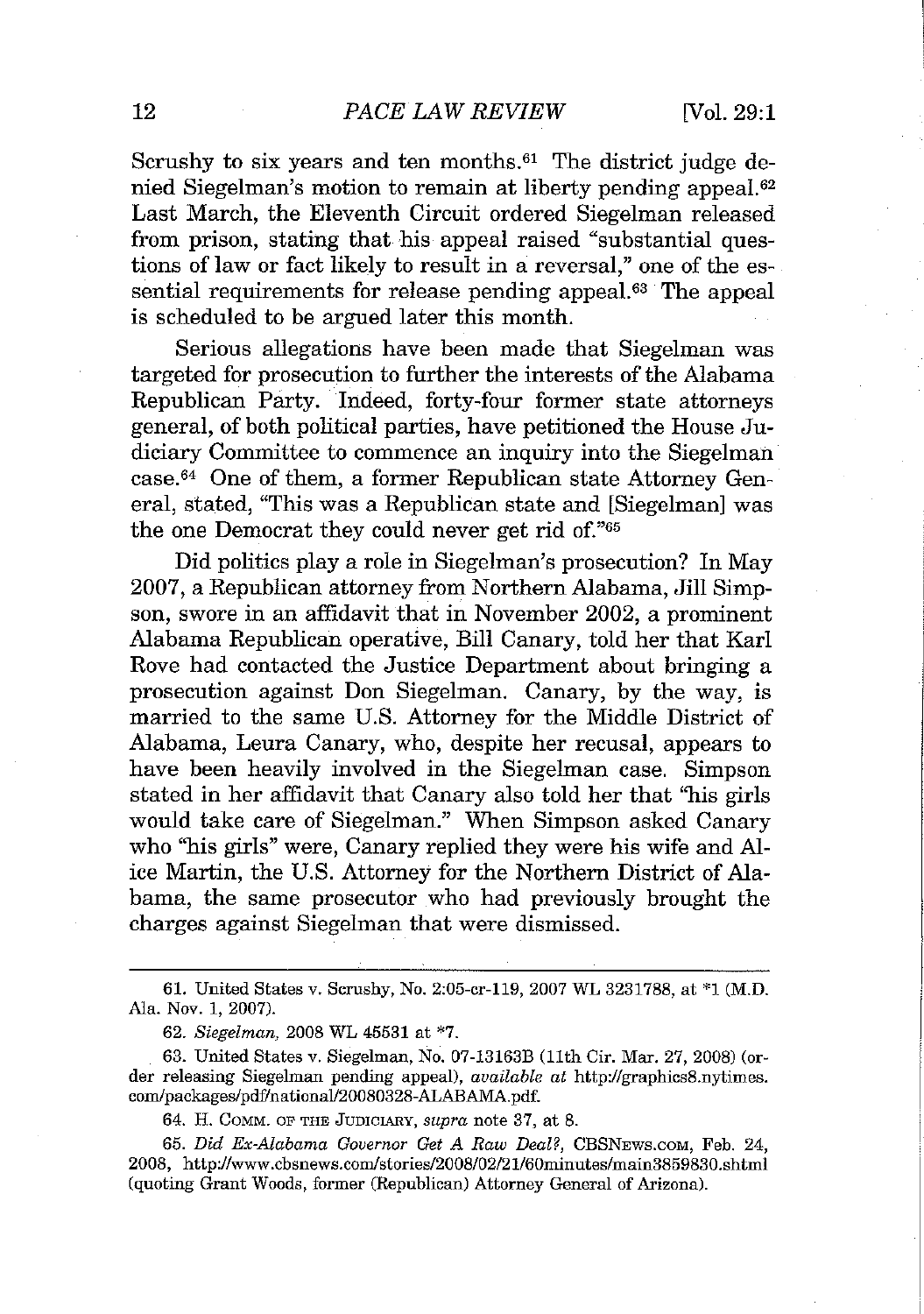## 2008J *DANGEROUS POWER OF THE PROSECUTOR 13*

In a later sworn interview with the Judiciary Committee, Simpson further stated that Republican Governor Riley's son Rob, an attorney, colleague, and friend of Simpson, told her that his father and Canary had spoken to Karl Rove. Thereafter, she continued, Rove communicated with the head of the Justice Department's Public Integrity Section about mobilizing additional resources to bring a second indictment against Siegelman after the first case in Birmingham had been dismissed. Riley also told Simpson that the new case would be before Chief Judge Mark Fuller, a judge who Riley said could be trusted to "hang Don Siegelman."66

Canary and Riley have denied the allegations, although both have refused to be interviewed under oath. Rove has made a curiously ambiguous comment to the media ("I know nothing about any phone call"67), but never addressed the underlying allegations. There is evidence to corroborate Simpson's statements:

1. Simpson's cell phone records reflect an eleven minute call to Riley's number on the morning she says she spoke to him about Siegelman.68

2. When first confronted about the Simpson allegations, Riley stated that Simpson was a distant acquaintance whom he had not seen in thirteen or fourteen years.<sup>69</sup> However, records show that over the past ten years, there was extensive joint legal work and client referral between Simpson and Riley.70

3. Further, although Riley stated that Rove ''has no idea who [I am],"<sup>71</sup> *Time* magazine reported that one of Simpson and Riley's joint clients recalls "Rob Riley mention[ing] Karl Rove about four or five times as someone he was getting in touch with to help settle our business in Washington. "72

4. Finally, at the time of the charges, Riley was involved in a huge civil lawsuit against Scrushy's company, and other counsel in that case had commented that the existence of a criminal

**<sup>66.</sup> H. COMM. OF THE JUDICIARY,** *supra* **note 37, at 9.**

*<sup>67.</sup> ld.* at 10.

*<sup>68.</sup> ld.* at 11.

<sup>69.</sup> *ld.*

*<sup>70.</sup> ld.*

*<sup>71.</sup> See id.* **citing Adam Zagorin,** *Rove Linked to Alabama Case,* **TIME, Oct. 10,** *2007, available at* http://www.time.com/tirnelnation/0.8599.1669990.OO.htrnl. *72. ld.*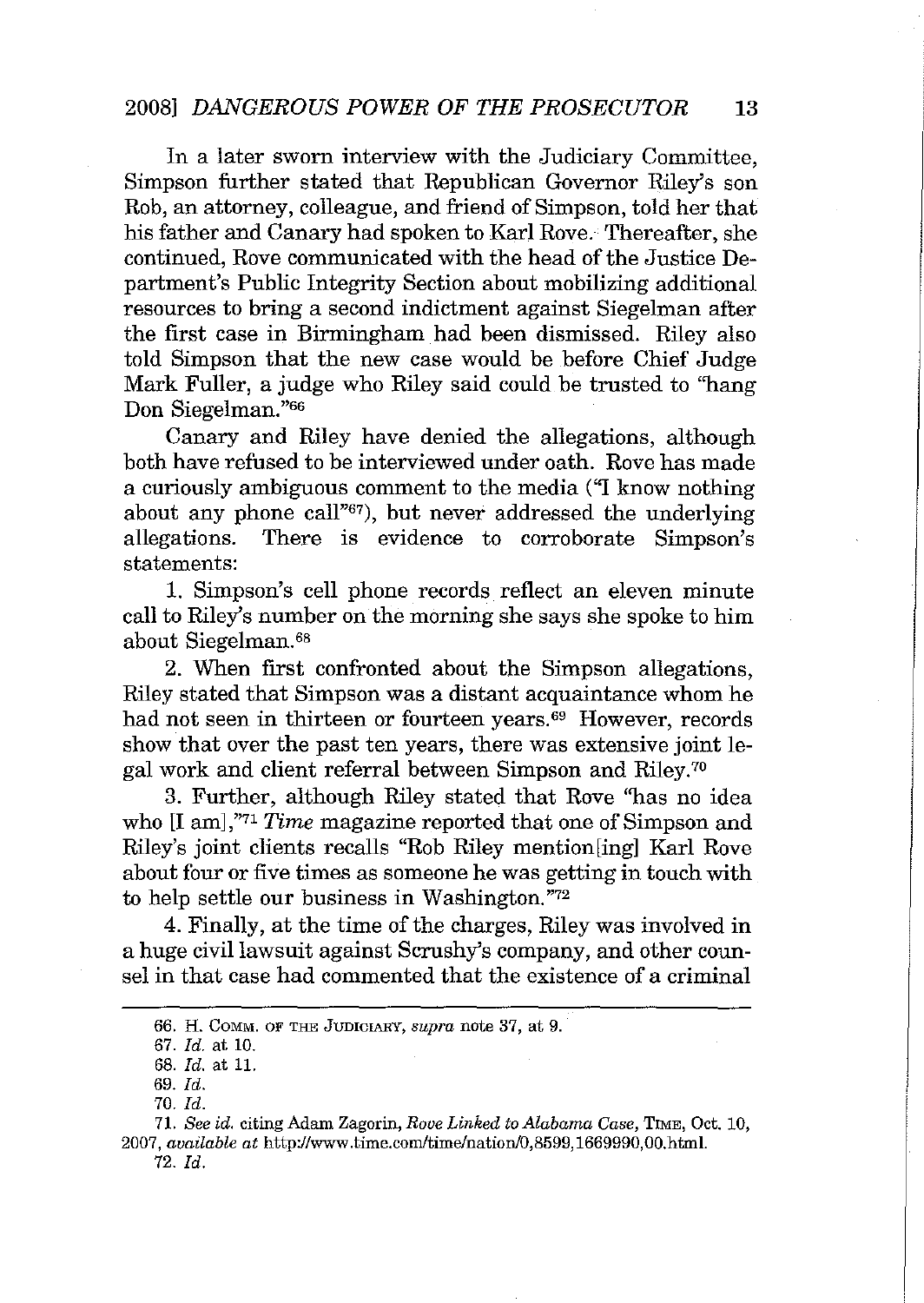indictment against Scrushy "obviously helped" the civil case. <sup>73</sup> The case settled for \$445 million, yielding a substantial fee to Riley and further corroborating Simpson's testimony that Riley had been discussing Scrushy's status in late 2004 into 2005.<sup>74</sup>

Further evidence reveals that high-level Washington officials may have been driving the prosecution effort against Siegelman. Doug Jones, a former U.S. Attorney in Alabama who had previously represented Siegelman, gave sworn testimony before the Judiciary Committee that government investigators stated that they "hoped" their work would implicate Siegelman, and that other prosecutors told him that despite significant weaknesses in the case, Washington officials had directed them to go back and review the case from top to bottom. <sup>75</sup> Witnesses who did not know each other testified that at the time Karl Rove was pressing Justice Department leadership to indict Siegelman, the highest officials in the Justice Department informed line prosecutors working on the case, who had expressed serious doubts about the evidence and opposed the prosecution, to go back over the entire matter.76 Indeed, these prosecutors did in fact launch an aggressive new effort to find indictable charges against Siegelman. As Jones testified, "[I]t appeared that agents were not investigating any allegations of a crime, but were fishing around for anything they could find against an individual."77

The aggressive theory of bribery relied on by the prosecution supports Jones's observation. The investigation against Siegelman was unusually long and far-ranging, cycling and recycling multiple theories and allegations for over five years before an indictment was brought, then dismissed, and another brought. <sup>78</sup> Scrushy's payment was neither to Siegelman nor to his campaign. Siegelman personally received nothing. Scrushy previously had been appointed to the exact same medical board by Republican governors.79 Moreover, criminalizing campaign donations because the giver later receives a benefit is not only

**<sup>73.</sup> H. COMM. OF THE JUDICIARY,** *supra* **note 37, at 11.** *74. ld. 75. ld.* at 12. *76. ld.* at 13. *77. ld. 78. ld.* at 17. *79. ld.*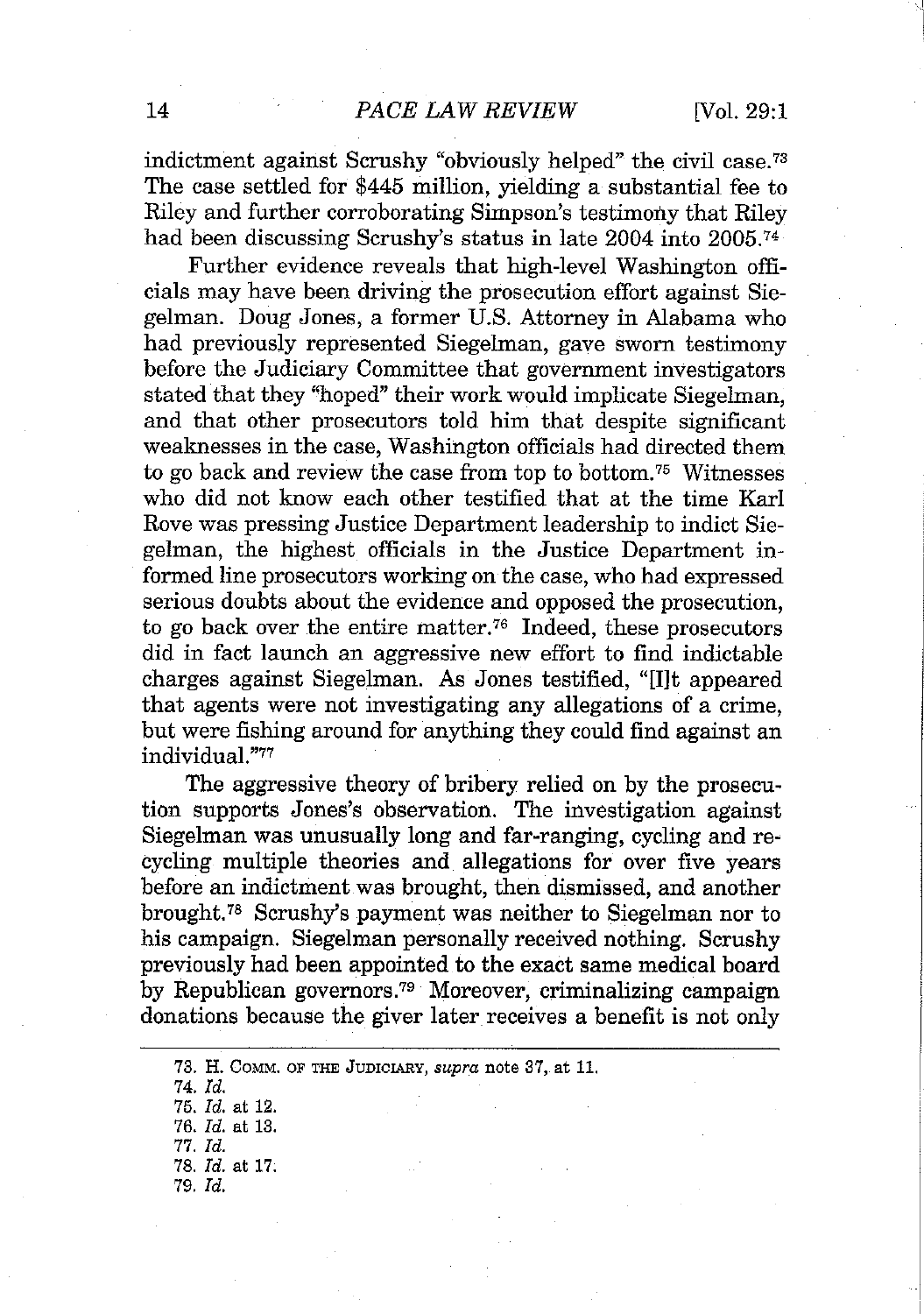unusual, it runs directly counter to a 1991 Supreme Court decision, *McCormick v. United States,80* that requires an explicit quid pro quo, or link, between a campaign or issue-advocacy contribution and an official act.81

Consider this: If Siegelman is guilty, then every President who has appointed a campaign contributor as an Ambassador and every Senator who has put forward a nominee for a federal judgeship after such person contributed to the Senator's campaign would be chargeable at the whim of prosecutors. The criminal law cannot be so malleable. Allowing prosecutors such wide opportunities for charging invites prosecutorial tyranny. People should be allowed to stay within the accepted bounds of the law without fearing prosecution from some unscrupulous prosecutor. I am reminded of Sir Thomas More's statement, as recounted by Robert Bolt in his play *A Man for All Seasons:* "The law is a causeway upon which, so long as he keeps to it, a citizen may walk safely."82

To be free of prosecutorial selectiveness-of prosecutorial tyranny-the causeway's edges need to be clearly marked. The *McCormick* case marks the boundaries of the legal causeway insofar as bribery charges may be prosecuted. Indeed, the U.S. Attorney's bribery prosecution of Siegelman, predicated on issue-advocacy campaign contributions, may be the first such case ever brought by a federal prosecutor.

Was Siegelman a victim of prosecutorial tyranny based on his prominent political status? Did the prosecution apply a double standard? A key witness against Siegelman told investigators that he had made payments and provided free campaign items to Republican politicians in Alabama exactly like those to Siegelman. Many of these Republicans were close friends of Bill Canary, whose wife Leura, as previously noted, was the U.s. Attorney for the Middle District of Alabama at the time. None of these allegations against Republicans were ever investigated at all, much less for over five years. **In** fact, *Time* magazine reported that although substantial allegations of corruption were made against Republican Senator Jeff Sessions of Alabama, no

<sup>80.</sup> 500 U.S. 257 (1991).

*<sup>81.</sup> Id.* at 273-74.

<sup>82.</sup> ROBERT BOLT, A MAN FOR ALL SEASONS 153 (Vintage International 1990) (1960).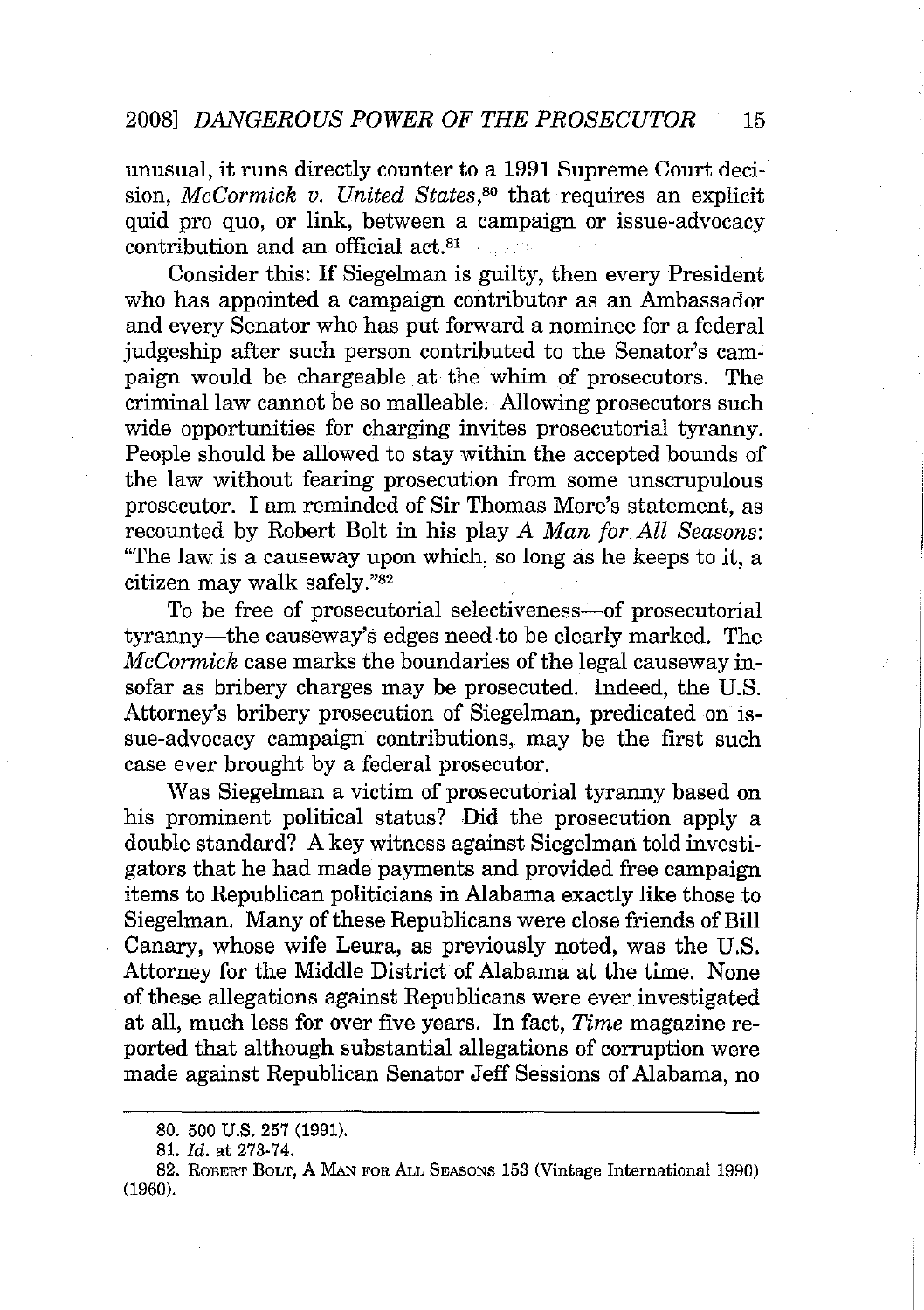### 16 *PACE LAW REVIEW* [Vol. 29:1

ξŞ

one ever contacted the Senator's office to investigate these allegations.83

#### E. *Finally, Consider the Case ofDr. Cyril Wecht*

My third example of charging abuse by federal prosecutors involves Pennsylvania U.S. Attorney Mary Beth Buchanan's decision to prosecute Dr. Cyril Wecht.84 Wecht, then the coroner in Allegheny County, Pennsylvania, was a prominent 76-yearold Democrat, frequently a candidate and holder of elective public office, and an outspoken critic of Republican candidates, officeholders, and policies.85

Like the prosecutions against Siegelman and Thompson, the charge against Wecht was predicated on an extraordinary and arguably unprecedented legal theory. Wecht was alleged to have misused his office and personally enriched himself by a deal with a local university to trade unclaimed cadavers for university lab space.<sup>86</sup> Why was this a federal prosecution? It has been contended that Buchanan expanded the mail fraud statute so far into state government that it could be used to regulate the taking of pencils from the office supply cabinet.<sup>87</sup> Legal experts examining the charges concluded that Buchanan "improperly crafted a federal case out of alleged violations of Home Rule Charters, County Codes and State Ethics Provisions ...."88

Moreover, despite ample evidence of Republican corruption in her jurisdiction, Buchanan, since beginning her tenure as U.S. Attorney for the Western District of Pennsylvania in 2001, has never brought a corruption charge against any Republican official and has only prosecuted officeholders who are Democrats.89 **In** addition to Wecht, Buchanan conducted highly visible grand jury investigations during the run up to the 2006 elections against the former Democratic Mayor of Pittsburgh and the former Democratic Sheriff of Allegheny County.<sup>90</sup> She

*90. ld.*

*<sup>83.</sup> See* **Adam Zagorin,** *Selective Justice in Alabama?,* **TIME, October 4, 2007,** *available at* http://www.time.com/time/nation/article/0.8599.1668220.00.html.

<sup>84.</sup> See H. COMM. OF THE JUDICIARY, supra note 37, at 23-26.

*<sup>85.</sup> See id.* at 23.

*<sup>86.</sup> ld.* at 24.

*<sup>87.</sup> ld.*

*<sup>88.</sup> ld.*

*<sup>89.</sup> ld.* at 23.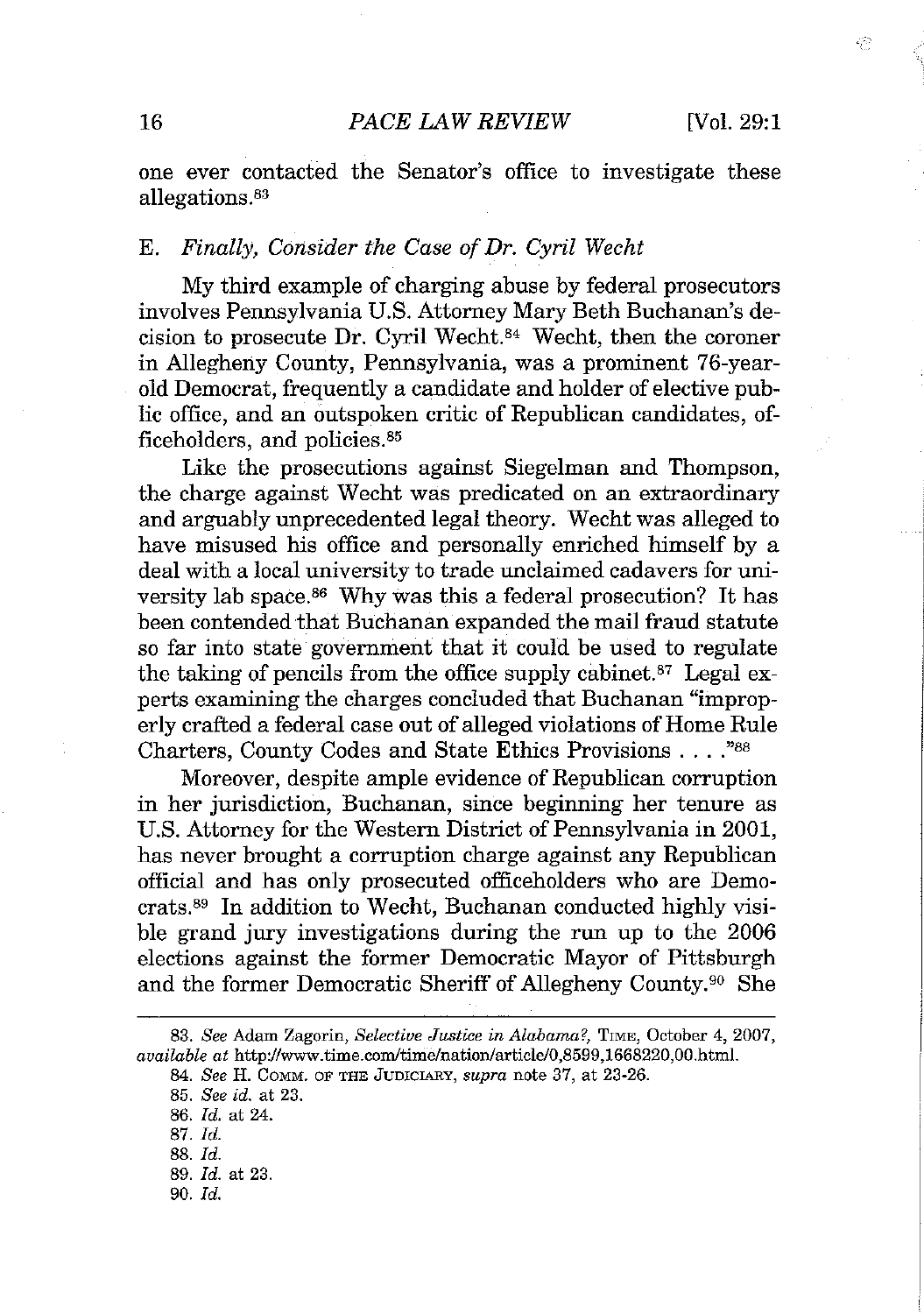declined to prosecute former Republican Senator Rick Santorum for allegedly defrauding a local community by claiming a false residence.91 In the one instance where a Republican, Jeff Habay, was prosecuted for using paid staffers for political campaigning, Buchanan took no action and let the local prosecutor handle the case instead.92

In addition to the charges against Wecht, Buchanan's tactics in the case were outrageous. For example, claiming that Wecht posed a risk offlight to Israel, Buchanan advised defense lawyers that she would immediately arrest Wecht and subject him to a "perp walk" in front of the media. Only after one of Wecht's lawyers interceded with Deputy Attorney General McNultey in Washington, D.C. did Buchanan agree to allow Wecht to surrender in lieu of arrest and not to subject him to the "perp walk."93

The two-month trial ended with the government putting on over forty witnesses and the defense resting without calling any witnesses. After ten days of deliberation the jury reported it was deadlocked and the judge declared a mistrial. The prosecution announced it would retry the case.<sup>94</sup> Subsequently, a member of the jury revealed that a majority of the jurors thought Wecht was innocent.95 As noted in news reports, several jurors were concerned that the case was politically driven. Local concerns were heightened by news that the prosecution had dispatched FBI agents to visit members of the jury. Finally, a bipartisan group of Republican and Democratic citizens of the Western District of Pennsylvania have written to Attorney General Mukasey urging that the decision to retry Wecht be reconsidered. <sup>96</sup>

#### F. *What Can* We *Say About These Cases?*

All of these cases share some common elements.

*91. ld. 92. ld.* at 23 n.l31. *93. ld.* at 24. *94. ld. at 25-26. 95. ld.* at 26. *96. ld.*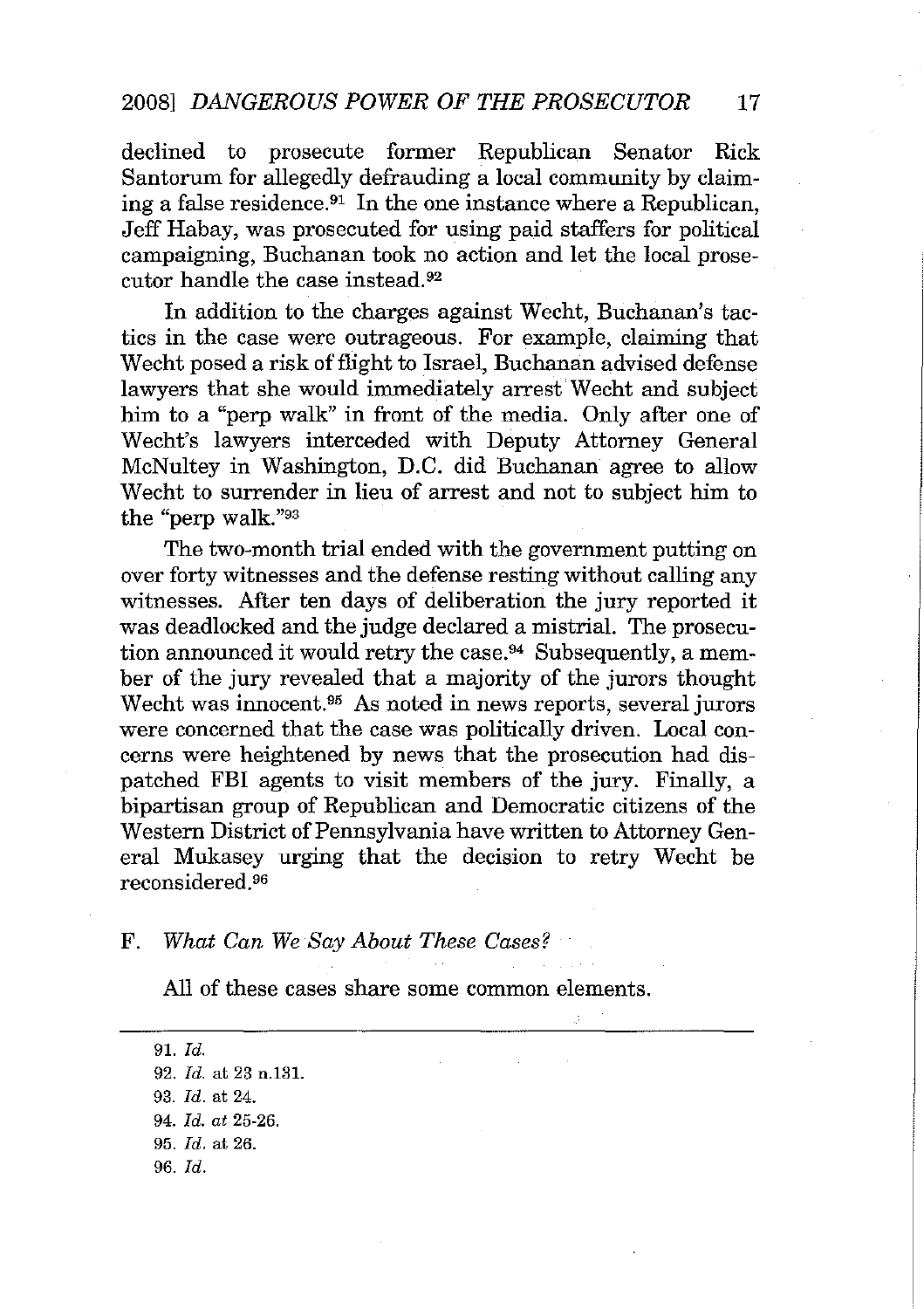1. Each of these prosecutions occurred roughly at the same time period-during the tenure of Attorney General Gonzaleswhen the politicization of the Department of Justice was at its highest, overlapping the U.S. Attorney firing scandal. That time period was close enough to the 2006 elections to have a political impact.

2. Every one of these prosecutions involved prominent, strategically placed, or outspoken Democrats whose prosecution had the potential to severely cripple the Democratic Party.

3. **In** every district in which these cases were prosecuted, there was demonstrable and equally culpable conduct by Republican officials that was not investigated or prosecuted.

4. **In** each ofthese cases, the prosecutor used a strained and sometimes unprecedented legal theory for prosecution.

5. In each of these cases, the factual predicate for charging was weak or nonexistent.

6. **In** each of these cases, there were leaks to the media by the prosecution alerting the public to the investigation, the presentation of evidence to the grand jury, and the subpoenaing ofwitnesses to maximize the political damage to Democrats, not to mention the threatened "perp walk" of Wecht.

7. Consider one final point. **In** each of these cases there is reason to believe that the prosecutors didn't care whether they won a conviction or not. Yes, prosecutors want to win. But if you've taken out your enemy, forced him to expend considerable resources to defend, destroyed his reputation, and produced an avalanche of publicity that impaired his and his party's chances of winning an upcoming election, is it plausible that some prosecutors might consider that a win?

I need to digress for a moment. Juries convicted these defendants, you might say, so how can I disparage the factual basis for the prosecutor's decision to bring charges?

Juries make mistakes. We know that all too well. Just consider the hundreds of recent DNA exonerations and many other non-DNA exonerations: all of those defendants were found guilty by juries. The Wecht jurors resisted; the Thompson and Siegelman jurors succumbed.

Why? As anyone familiar with criminal trials knows, one major reason is that the prosecutor, in his or her role as representative of the government, has a unique power to affect the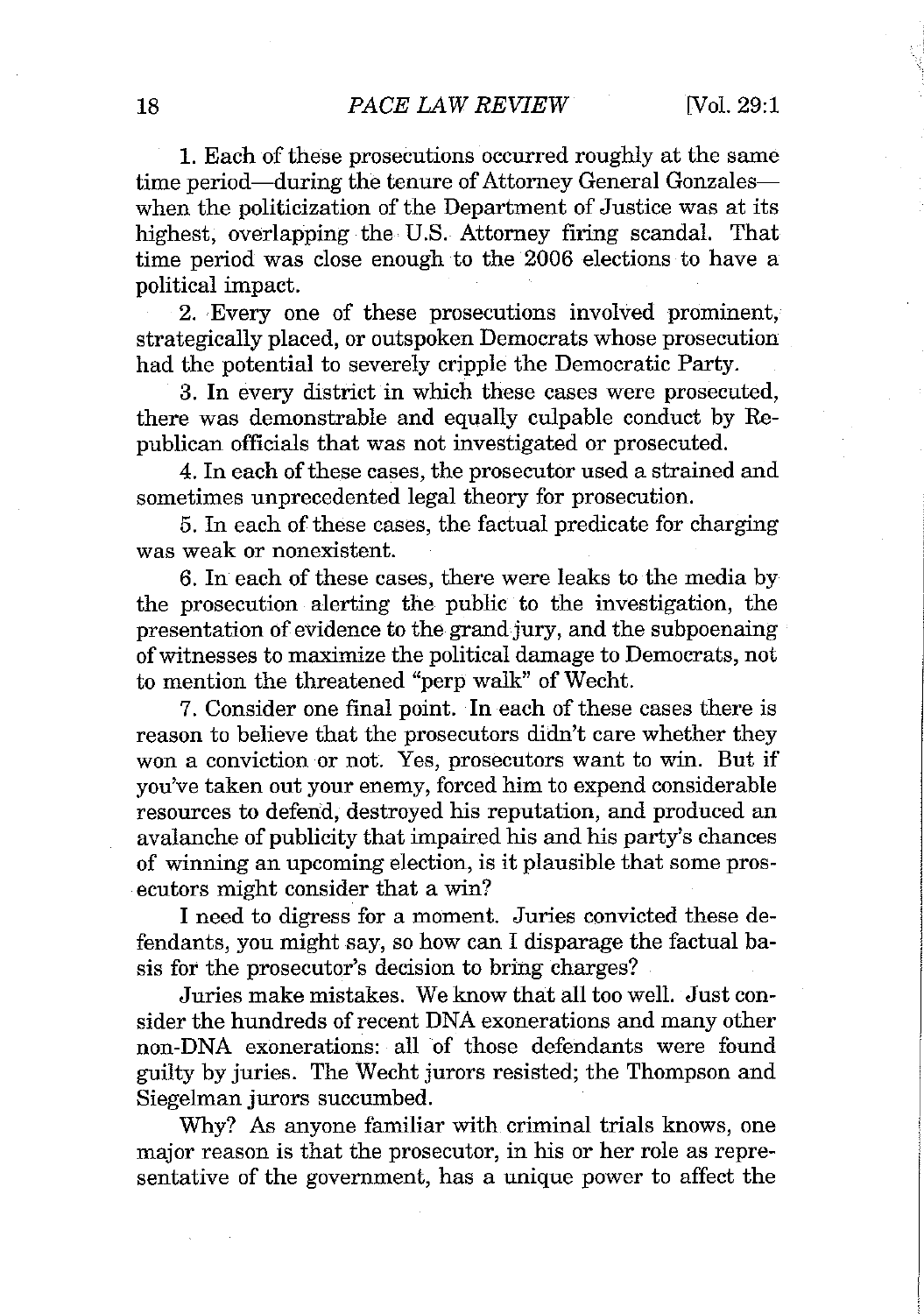evaluation of the facts by the jury. The jury sees the prosecutor as a special guardian and thus warrantor of the facts-an expert who can be trusted to use the facts responsibly. A jury views the prosecutor not simply as an advocate but as a federal official duty-bound to see that justice is done (and prosecutors, by the way, typically make that point explicitly to a jury). Thus, given the enormous respect jurors have for the prosecutor, it may be difficult for a jury to ignore the prosecutor's arguments, however biased and baseless they may in fact be, or to acknowledge that the government would prosecute someone who wasn't guilty.

## III. Scope and Limitations on Prosecutorial Discretion

Robert Jackson told his audience of U.S. attorneys that a prosecutor ''has more control over life, liberty, and reputation than any other person in America."97 With such enormous power one would think there would be some significant control over a prosecutor's decision-making. But ironically, a prosecutor's decision to institute criminal charges is the broadest and least regulated power in U.S. law. The prosecutor-and only the prosecutor—decides whom to charge, what charges to bring, and whether a defendant will stand trial, plead guilty, receive immunity, or enter a correctional program in lieu of charges.

The prosecutor's authority over these critical decisions is absolute. A prosecutor cannot be forced to bring charges he doesn't want to or forced to terminate them. The tone in the courts' decisions is less judicial restraint than judicial withdrawal, treating the prosecutor as such an integral and expert part of the executive branch that he may not be interfered with by the judiciary. As the Supreme Court forcefully stated in *United States v. Armstrong,98* "so long as the prosecutor has probable cause to believe that the accused committed an offense defined by statute, the decision whether or not to prosecute, and what charge to file or bring before a grand jury, generally rests entirely in his discretion."99 Moreover, probable cause, as many

**<sup>97.</sup> Jackson,** *supra* **note 14, at 3.**

<sup>98.</sup> 517 U.S. 456 (1996).

*<sup>99.</sup> Id.* at 464 (quoting Bordenkircher v. Hayes, 434 U.s. 357, 364 (1978».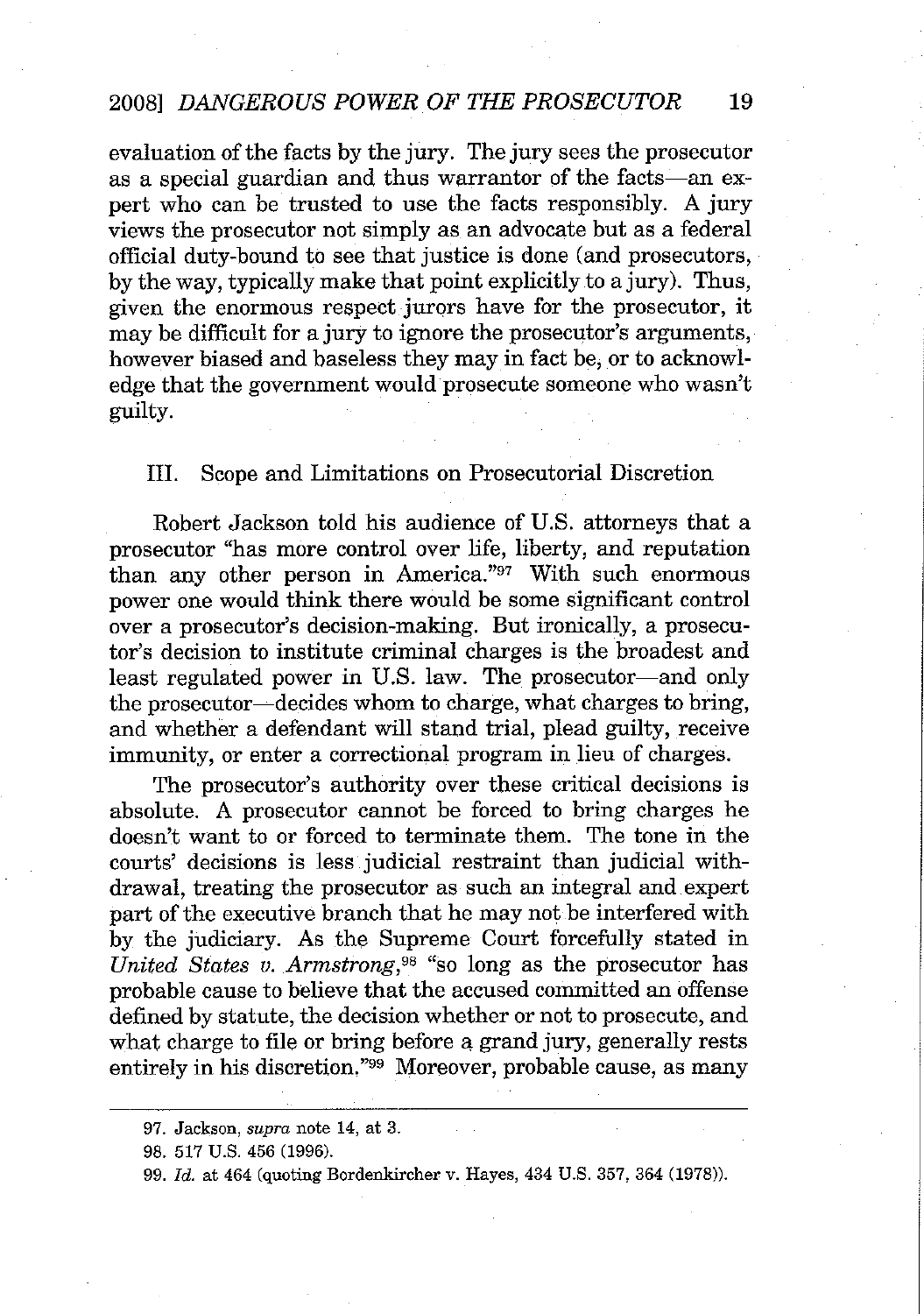of you are aware, is a far lesser standard than proof beyond a reasonable doubt.

### A. *Dangers of Unchecked Discretion*

There is a certain irony, and some nostalgia, in rereading Justice Jackson's speech in which he describes the constitutional and ethical obligations of prosecutors to an audience composed of the most powerful prosecutors in the United States, persons holding the same office as those who were involved in the prosecutions described above. Justice Jackson recognized that law enforcement is not automatic; it isn't blind. The pursuit of justice requires independence, impartiality, and a spirit of fair play and decency. You should be "diligent, strict, and vigorous in law enforcement," he said, but "you can also afford to be just. Although the government technically loses its case, it has really won if justice has been done."<sup>100</sup> He went on:

> One of the greatest difficulties of the position of prosecutor is that he must pick his cases, because no prosecutor can investigate all of the cases in which he receives complaints. . . . What every prosecutor is practically required to do is to select the cases for prosecution and to select those in which the offense is the most flagrant, the public harm the greatest, and the proof the most certain.

> If the prosecutor is obliged to choose his cases, it follows that he can choose his defendants. Therein is the most dangerous power of the prosecutor: that he will pick people that he thinks he should get, rather than pick cases that need to be prosecuted. . . . It is here that law enforcement becomes personal, and the real crime becomes that of being unpopular with the predominant or governing group, being attached to the wrong political views, or being personally obnoxious to or in the way of the prosecutor himself.<sup>101</sup>

**<sup>100.</sup> Jackson,** *supra* **note 14, at 4.** *101. Id.* at 5.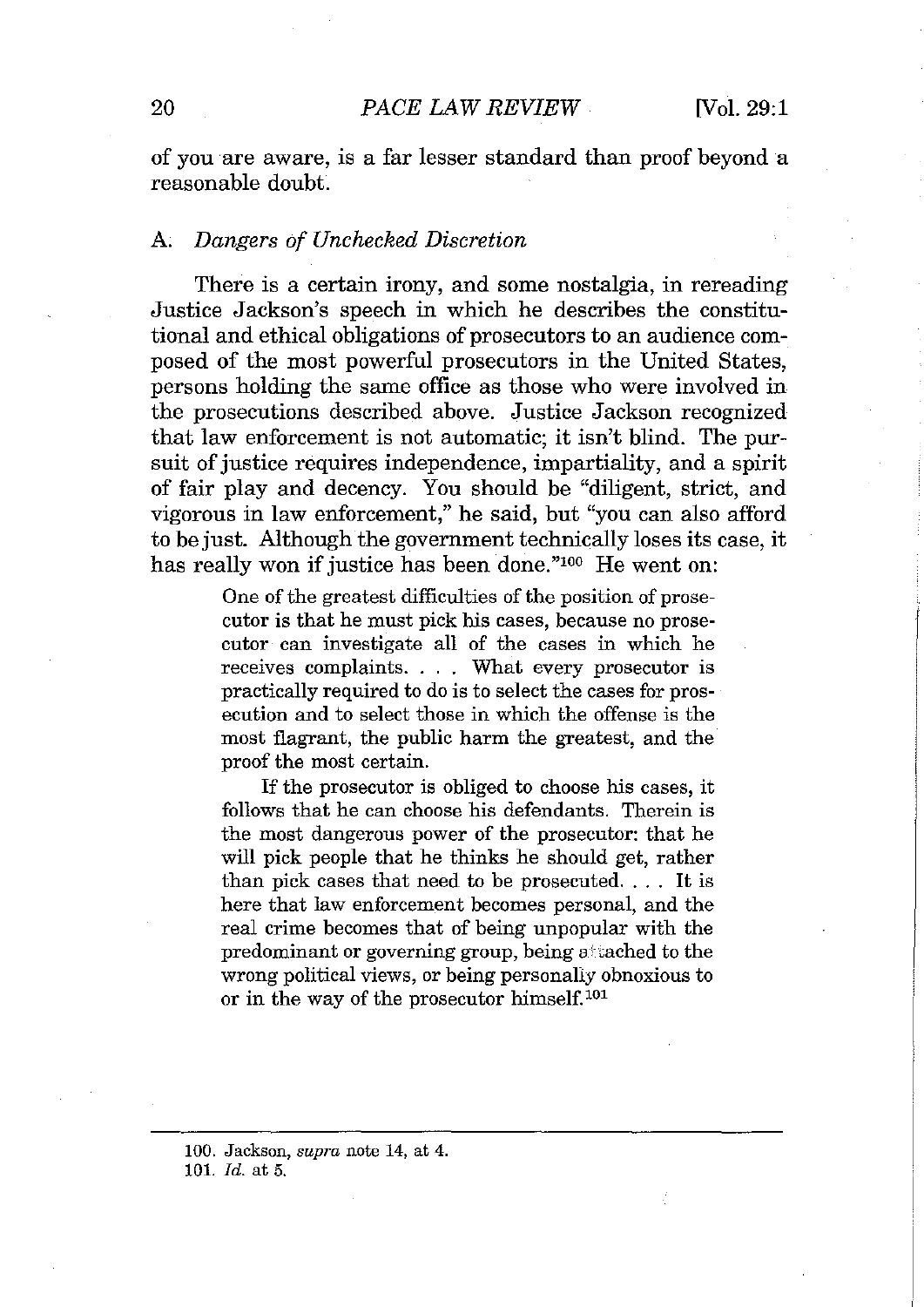### 2008] DANGEROUS POWER OF THE PROSECUTOR 21

## B. *What are the Limits or Controls on a Prosecutor's Charging Discretion?*

I would suggest that there are both internal and external constraints to prosecutorial discretion.

## 1. Internal Controls

These constraints assume prosecutorial good faith and no improper motivation.

i. Legal considerations: These include the prosecutor's evaluation of the strength of the case, the credibility of witnesses, the existence of corroborating evidence, and the nature and strength of the defense.

ii. Policy considerations: These include an assessment of the harm caused by the offense, availability of investigative and litigation resources, existence of non-criminal alternatives, and alertness to relevant social and community concerns.

iii. Experiential considerations: These include the prosecutor's background, training, experience, judgment, intuition, sense of fair play, and decency.

iv. Ethical considerations: Stated briefly, the prosecutor must ask whether the ends of justice would be served by this criminal prosecution.

#### 2. External Controls

There are two kinds of external controls. The first category is the sanctions against prosecutors for abuse and misconduct in bringing a prosecution. The second is the constitutional limits in bringing charges.

i. Disqualification and superseding of prosecutors: Courts and attorneys general have the power to remove or disqualify a prosecutor on grounds of misconduct or a conflict of interest. The most recent example of a prosecutor being removed is the Duke Lacrosse case, in which District Attorney Michael Nifong was removed and replaced by the North Carolina Attorney General.

ii. Civil damage action against a prosecutor: The key question here is whether a prosecutor is acting as an investigator or advocate. When acting as an advocate-and charging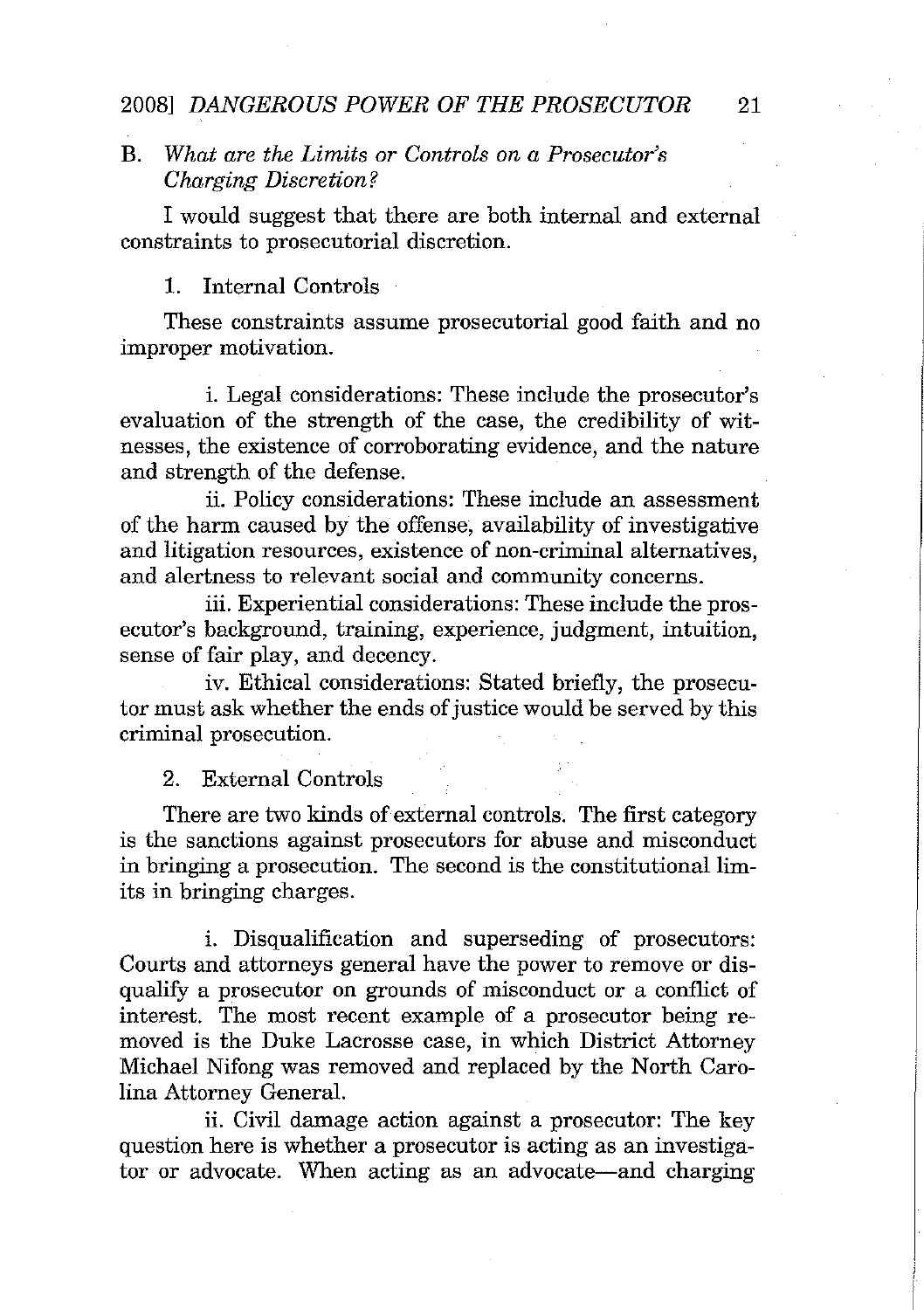and prosecuting a crime typically embraces the advocacy function-a prosecutor enjoys absolute immunity from civil liability.

iii. Monetary sanctions under the so-called Hyde Amendment: If a defendant who has prevailed either through dismissal of charges or acquittal can demonstrate that the prosecutor's conduct was "vexatious, frivolous, or in bad faith," the defendant can recover attorneys fees and other litigation expenses. <sup>102</sup>

iv. Discipline by the legal profession: This happens too rarely to be an effective sanction. Nifong was disbarred, not for bringing spurious charges, but for misconduct in making improper statements to the media and hiding exculpatory evidence.

v. Criminal prosecution: This hardly ever happens. Criminal charges were brought recently against prosecutors in Dupage, Illinois and Detroit, Michigan for using false evidence at trial. All of those prosecutors were acquitted after trial.

If a prosecutor charges with an improper motivation, constitutional and other legal checks are theoretically available but, as we shall see, provide extremely limited protection.

1. Vindictive and Retaliatory Charging

Two Supreme Court decisions~North*Carolina v. Pearce* <sup>103</sup> and *Blackledge v. Perryl04-are* the foundation for the doctrine, grounded in due process, that forbids a prosecutor from retaliating against a defendant by bringing new or enhanced charges after a defendant has exercised legal rights. The theory is that a defendant should be free to invoke constitutional or statutory rights without the fear that a prosecutor will retaliate against him $105$ 

The vindictiveness doctrine has been raised in a variety of procedural contexts with very limited success. Indeed, it has been held to be unavailable in the pre-trial context.<sup>106</sup> Thus, for

<sup>102.</sup> 18 U.S.C. § 3006A (1997).

<sup>103.</sup> 395 u.s. 711 (1969).

<sup>104.</sup> 417 U.s. 21 (1974).

**<sup>105.</sup> BENNETT L. GERSHMAN, PROSECUTORIAL MlSCONDUCT § 4:34-37 (2d ed.** 2008) (quoting *Pearce,* 395 U.S. at 724).

*<sup>106.</sup> See id.* § 4:39-49.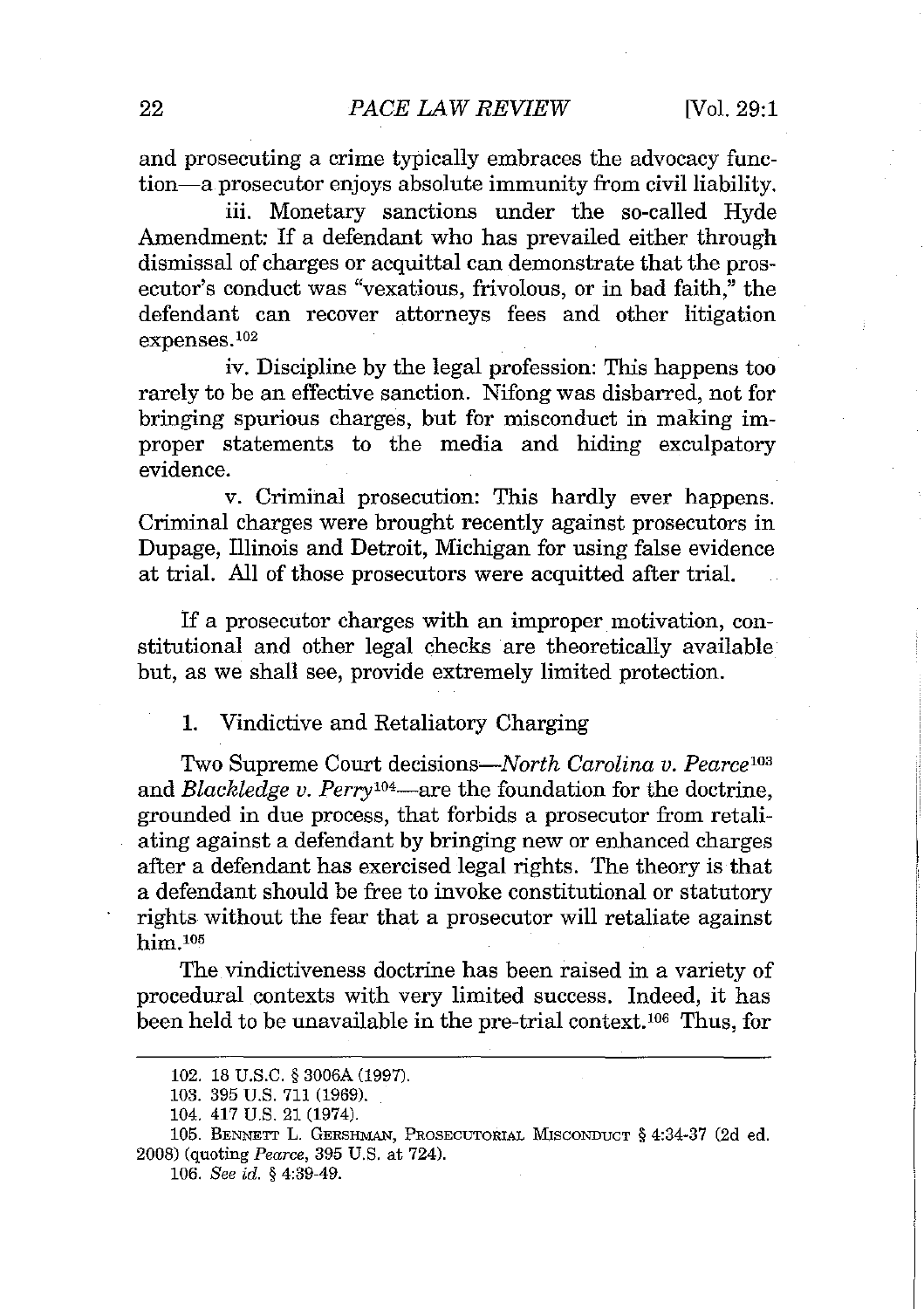a defendant who refuses to plead guilty and thereby invokes his constitutional right to a trial, the vindictiveness doctrine does not apply.<sup>107</sup> There are very few cases where courts have actually sustained the defense, usually because the prosecutor is able to establish that his charging decision was motivated, not by a retaliatory purpose, but on evidentiary or other permissible considerations.<sup>108</sup>

In the cases above, there is no claim that vindictiveness motivated the prosecutors' charging decisions. To be sure, for some of these prosecutors, or administration officials who may have incited these prosecutions, there may have been a desire for political retribution. However, under the elements of the vindictiveness doctrine, there is no evidence that these defendants were charged with a crime after they invoked any of their legal rights, the key requirement under the doctrine.

### 2. Demagogic Charging

Prosecutors sometimes bring charges for personal reasons. I have labeled these prosecutions "demagogic" because they reflect illegitimate personal considerations as opposed to proper law enforcement objectives. Tell-tale signs of this practice often include the appearance of personal vendettas, witch hunts, and political crusades. In *Younger v. Harris,"o9* the Supreme Court referred to such prosecutions as "official lawlessness"<sup>110</sup> and authorized federal courts to enjoin them. <sup>111</sup> Injunctions of this sort are hardly ever granted and always involve state prosecutions. It is possible that the notorious Duke Lacrosse case may be an example of a prosecution brought for personal reasons that could have been enjoined.

A better example is the case of *Shaw v. Garrison,112* captured most inaccurately in the film *JFK,* where Jim Garrison, the District Attorney of New Orleans, began investigating the assassination of President Kennedy ostensibly because Lee Harvey Oswald had spent the summer of 1963 in New Orleans.

*<sup>107.</sup> See id.* § 4:42.

<sup>108.</sup> See *id.* § 4:40-67.

<sup>109.</sup> 401 U.S. 37 (1971).

*<sup>110.</sup> ld.* at 56 (Stewart, J., concurring).

*<sup>111.</sup> See id.* **at 53-54 (majority opinion),**

<sup>112.</sup> 328 F. Supp. 390 (E.D. La. 1971).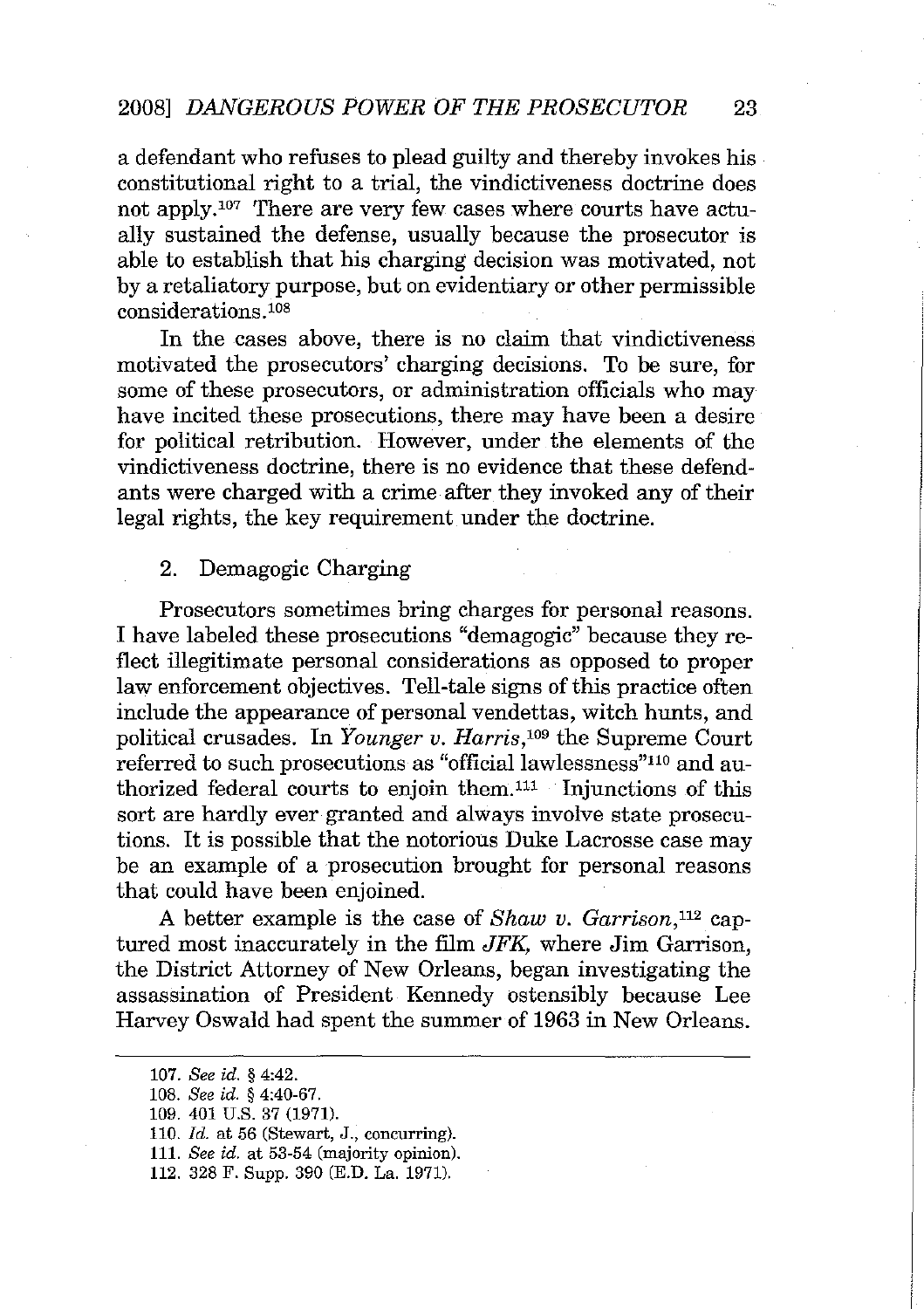Garrison focused his investigation on a businessman, Clay Shaw, after the release of the Warren Commission Report.<sup>113</sup> In 1967, he charged Shaw with conspiring to assassinate Kennedy.114 Shaw was tried and acquitted, but on the day after the acquittal, Garrison re-charged Shaw with perjury based on his testimony at the conspiracy trial.115 The district court enjoined this prosecution, and the Fifth Circuit affirmed.116 The Fifth Circuit found that the prosecution had been brought in bad faith for venal motives.<sup>117</sup> One of these motives was Garrison's desire for financial gain from his forthcoming book on the Kennedy assassination, which would be promoted by the publicity surrounding the Shaw prosecutions and would help Garrison repay substantial debts incurred in his funding of the original investigation.118 Garrison's "relentless harassment of Shaw" and his "total disregard of Shaw's rights" placed this case squarely within the *Younger v. Harris* doctrine. <sup>119</sup>

Although there have been notorious political trials that seem to fit into the category of witch hunts, I have found no federal case in which a federal prosecution has been enjoined. I can recall the "Chicago Seven" trial in **1971,120** which might be characterized as a ''witch-hunt.''

In the three cases discussed above, one could argue that prosecutors brought these charges for personal reasons, that is, that they would stand to gain personally by avoiding being fired and would also ingratiate themselves with the White House and Justice Department. It is plausible to characterize these cases as demagogic based on the personal and political stakes involved. However correct this characterization may be, I have found no case applying the *Younger v. Harris* doctrine to federal prosecutions.

*119. ld.* at 114, 117.

*<sup>113.</sup> ld.* at 393-94.

*<sup>114.</sup> ld.* at 394.

*<sup>115.</sup> ld.* at 399-400.

<sup>116.</sup> 467 F.2d 113 (5th Cir. 1972).

*<sup>117.</sup> ld.* at 120.

*<sup>118.</sup> ld.* at 118.

*<sup>120.</sup> See generally* United States v. Dellinger, 472 F.2d 340 (1972).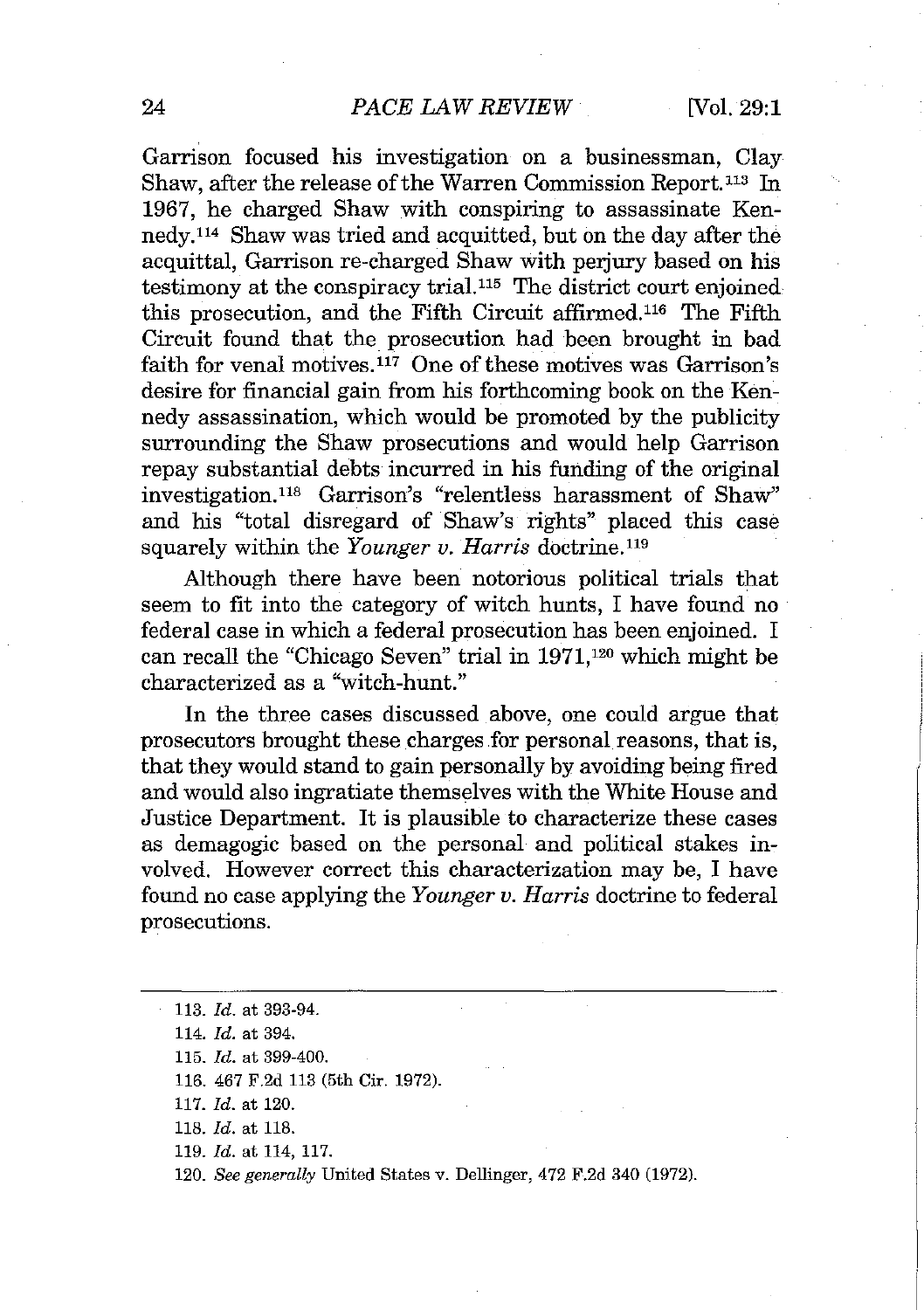## *2008] DANGEROUS POWER OF THE PROSECUTOR 25*

#### 3. Selective Prosecution-Discriminatory Charging

This doctrine may be a better fit. The equal protection doctrine typically is applied to address claims of discriminatory charging. The label given to such claims is "selective prosecution," and it is under this doctrine that the recent cases I have discussed may best be considered. The doctrine, or defense, of selective prosecution contains several elements familiar to equal protection jurisprudence generally.<sup>121</sup> Three elements must be shown.

i. Arbitrary classification: The Supreme Court has stated that the conscious exercise of some selectivity is not an improper or constitutional violation (i.e., the most notorious violators or the most prominent persons who may be violating a law).!22 Selection, however, may not be based on "an unjustifiable standard such as race, religion, or other arbitrary classification."!23 An arbitrary classification would seem to mean that prosecutors are targeting persons for prosecution based on criteria that are clearly irrelevant to law enforcement purposes. Such a classification would include the exercise of protected constitutional and statutory rights and would embrace political activities, membership in a political party, and more generally the exercise of First Amendment rights.

ii. Disproportionate impact: A showing must be made that while persons in a particular class are being prosecuted, the law in question generally is not being enforced against other persons who are similarly situated or equally culpable.<sup>124</sup>

iii. Discriminatory purpose: As in all equal protection cases, there must be proof that the selection was consciously and deliberately made based on the unjustifiable standard.<sup>125</sup> In other words, there must be proof that the prosecutor singled out individuals for prosecution *because of*their membership in a political party, or because of their exercise of First Amendment rights.

*<sup>121.</sup> See* United States v. Armstrong, 517 U.S. 456, 465 (1996).

*<sup>122.</sup> See* Oyler v. Boles, 368 U.S. 448, 456 (1962).

*<sup>123.</sup> Id.*

*<sup>124.</sup> See Armstrong,* 517 U.S. at 465.

*<sup>125.</sup> See id.* at 464.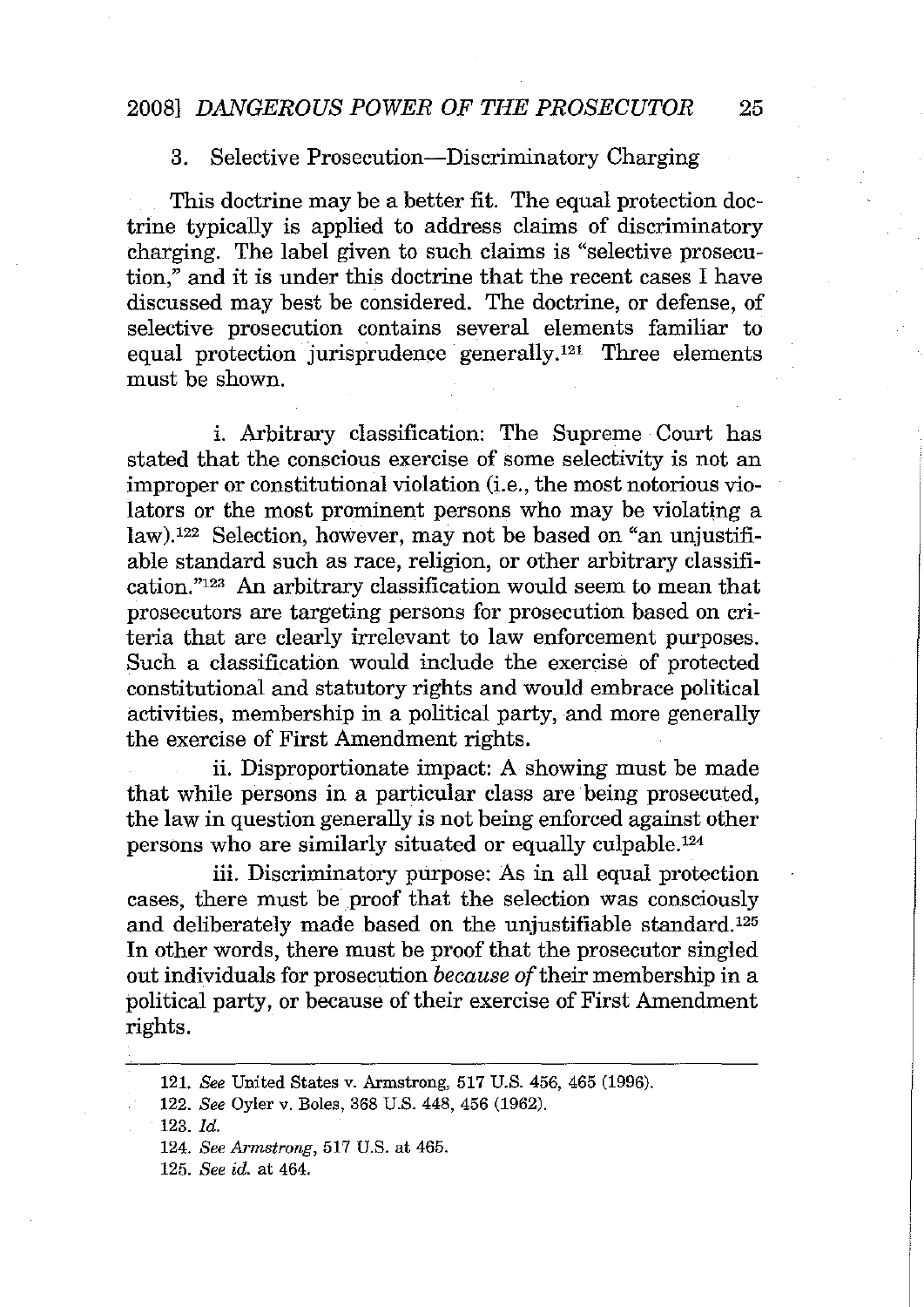#### 4. Analysis of These Cases Under These Elements

i. Is there an arbitrary classification?

Political affiliation is a proper consideration in making political appointments. It is improper as a criterion in hiring decisions for career lawyers under federal civil service law and Justice Department guidelines. It is also an absolutely improper and illegal factor in making charging decisions. Several Supreme Court *cases-Elrod v. Burns,'26 Branti v. Finkel,127* and *Rutan v. Republican Party of Illinois*<sup>128</sup>—stand for the principle that targeting defendants because of their political affiliation is an arbitrary selection.

ii. Is there a disproportionate impact?

We know that in the cases discussed, the prosecutors always investigated Democrats for official corruption and almost never investigated Republicans. A study by Donald Shields and John Cragan of the investigation and prosecution by U.S. Attorneys Offices between 2001-2007 of 820 elected officials (normative data: fifty percent Democrat, forty-one percent Republican, nine percent Independent) determined that during the Bush administration, seventy-seven percent of federal public corruption cases involved Democratic officeholders and only seventeen percent involved Republican officeholders.'29 Shields and Cragan also determined that during the Bush administration, eighty percent of federal investigations and/or indictments of local officials involved Democrats and a mere fourteen percent involved Republicans,<sup>130</sup> a number that exceeds racial profiling of African Americans in traffic stops. Shields and Cragan found that the administration's investigations of Democrats were "highly disproportionate" and stated that the odds were "less than one in 10,000" that the overrepresentation of Democrats occurred by

130. Shields, *supra* note 129.

<sup>126.</sup> 427 U.S. 347 (1976).

<sup>127.</sup> 445 U.S. 507 (1980).

<sup>128.</sup> 497 U.S. 62 (1990).

<sup>129.</sup> Donald C. Shields, *Re-Visiting ond Extending the "Political Profiling of Elected Democratic Officials,"* **EPLURIBUS MEDIA, Oct. 24, 2007, http://** www.epluribusmedia.org/columns/2007/20071019\_political-profiling\_2.html. *See* also Donald C. Shields & John F. Cragan, *The Political Profiling of Elected Democratic Officials: When Rhetorical Vision Participation Runs Amok,* **EPLURIBUS ME-**DIA, Feb. 18, 2007, http://www.epluribusmedia.org/columns/2007/20070212\_ political-profiling.html.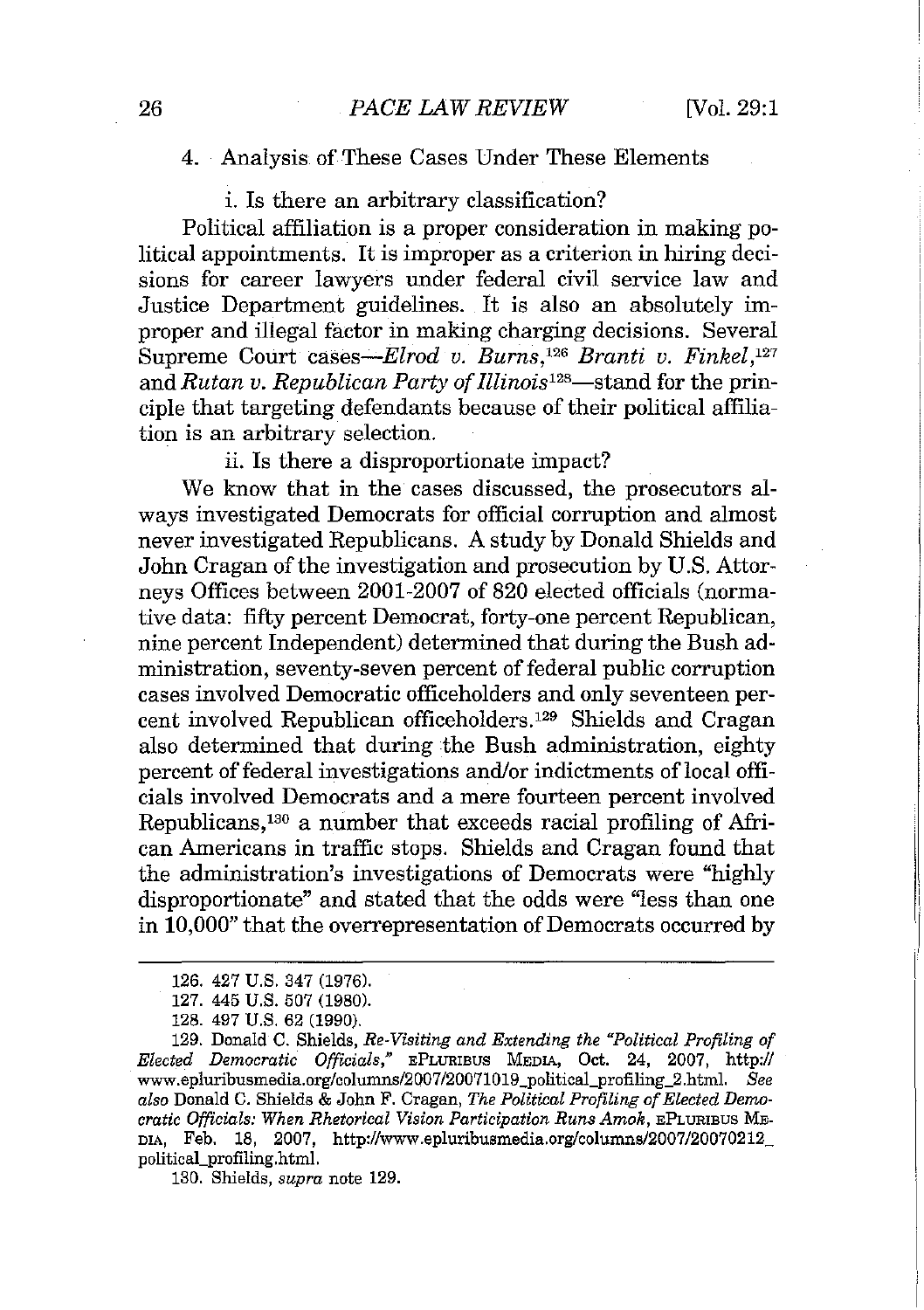chance. They concluded that selective prosecution of Democrats must have occurred.<sup>131</sup>

## iii. Is there a discriminatory purpose?

To prove a charge of selective prosecution, the defendant must show that he was chosen for prosecution because of an illegitimate factor-here, his or her political affiliation. Although there is no direct evidence of discriminatory motivation, and there rarely is in any criminal prosecution, the circumstantial evidence is compelling:

- The nature of the crime (stale, unusual, political, commonplace) reveals a mindset bent on prosecuting a person rather than a crime.

- The identity of the target suggests the prosecution of powerful and strategically placed Democrats that would have a beneficial political impact.

- The timing of the prosecutions and the leaks to the media were calculated to have a maximum partisan and political effect and do the most political damage.

- Other equally situated Republican officials were not prosecuted notwithstanding evidence of wrongdoing, again revealing a discriminatory mindset.

- Finally, in the context of the U.S. Attorney firings and the Justice Department hiring scandal, it is clear that political affiliation was a critical factor in the Justice Department's policies and practices at the time. The above study by Shields and Cragan demonstrates that the odds that the federal prosecutions of Democrats occurred by chance are one in ten thousand.

## IV. Conclusion

I have used this lecture to examine the role of the prosecutor in the charging process. The cases I have discussed reveal an abuse of the prosecutor's charging power that, considered collectively, is unprecedented in U.S. criminal jurisprudence. Given the refusal of persons, who may be able to shed light on the actual motivations behind these prosecutors, to testifY, the full story of these prosecutions may never be known, and there